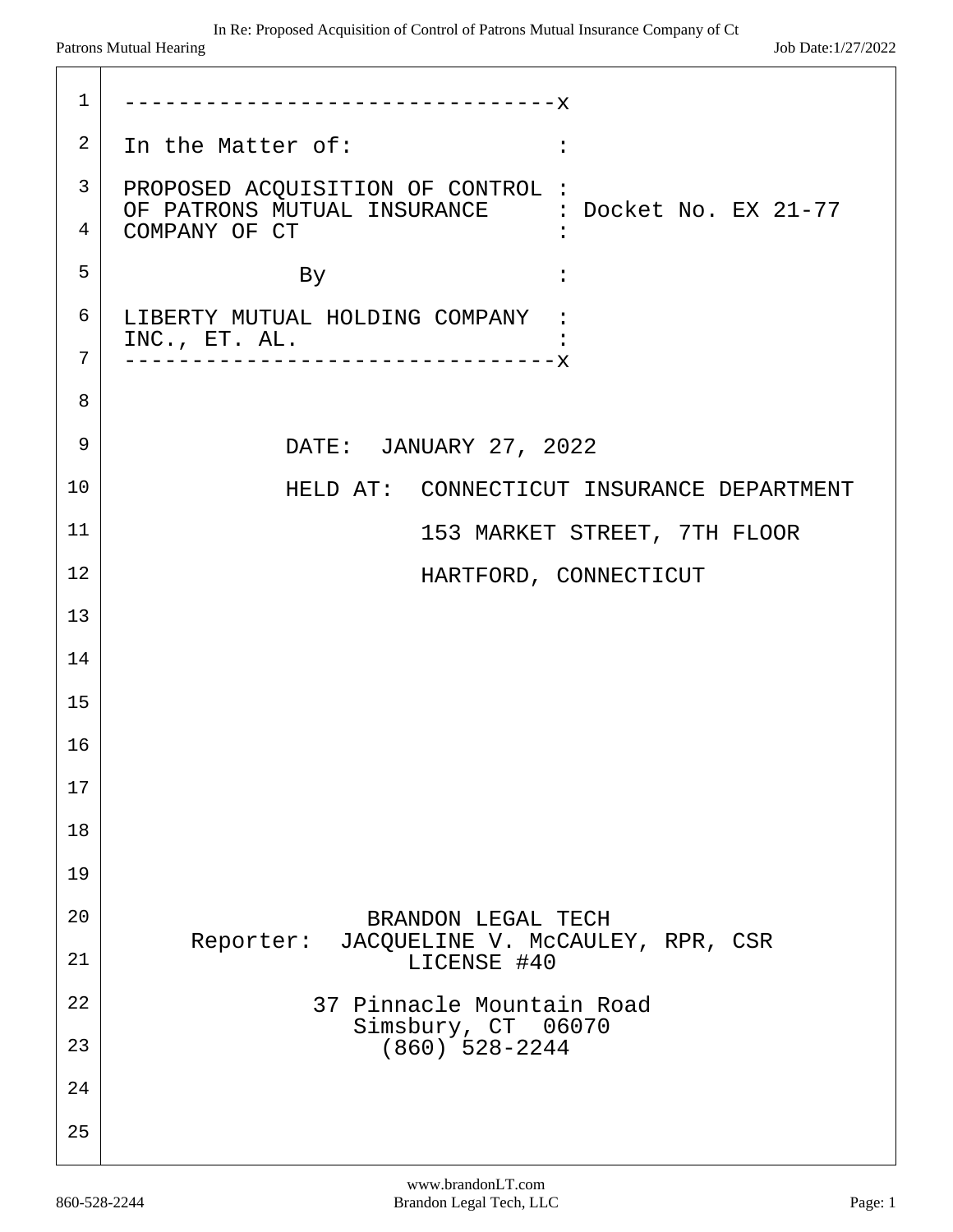```
 1 HEARING PARTICIPANTS:
 2 RALPH CHIN, ESQUIRE, HEARING OFFICER,
       INSURANCE DEPARTMENT
 3 JENNIFER DOWTY, COUNSEL, LEGAL DIVISION,
       INSURANCE DEPARTMENT
 4 KATHY BELFI, CPA, INSURANCE DEPARTMENT
    KENNETH COTRONE, JR., INSURANCE DEPARTMENT
 5
 6 REPRESENTING THE APPLICANTS, LIBERTY MUTUAL HOLDING
    COMPANY, INC., LMHC MASSACHUSETTS HOLDINGS, ET. AL:
 7
    **DAY PITNEY, LLP
 8 242 TRUMBULL STREET, 6TH FLOOR
    HARTFORD, CONNECTICUT 06103
 9 (860) 275-0656
    By: ELIZABETH RETERSDORF, ESQUIRE
10
    -AND-
11
    **SKADDEN, ARPS, SLATE, MEAGHER & FLOM LLP
12 1 MANHATTAN WEST AVENUE
    NEW YORK, NEW YORK 10001
13 (212) 735-3000
    By: ELENA COYLE, ESQUIRE
14
15 REPRESENTING PATRONS AS CONTROLLED BY STATE AUTO:
16 | **MICHAEL MENAPACE, ESQUIRE
    WIGGIN AND DANA, LLP
17 20 CHURCH STREET, 16TH FLOOR
    HARTFORD, CONNECTICUT 06106
18 (860) 297-3700
    By: MICHAEL MENAPACE, ESQUIRE
19
20 **ALSO PRESENT:
    Richard Quinlan, Executive VP/Deputy General Counsel,
21 Liberty Mutual Insurance Group
    Nik Vasilakos, VP & Global Head of Mergers &
22 | Acquisitions, Liberty Mutual Insurance Group
    Michael Garvey, Esq., VP/Senior Corporate Counsel,
23 | Liberty Mutual Insurance Group
    Nora Marantz, Esq., VP/Senior Corporate Counsel,
24 | Liberty Mutual Insurance Group
25
```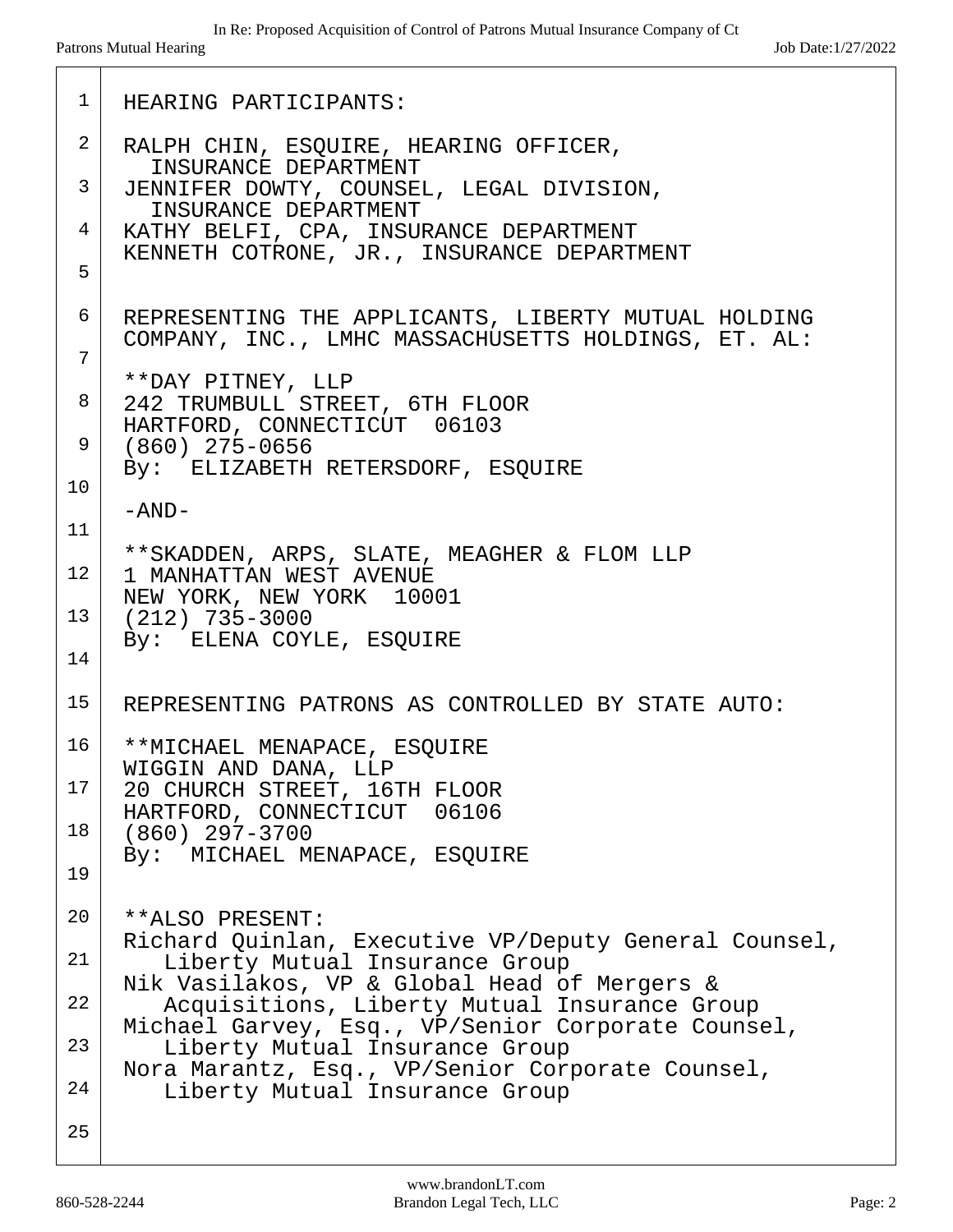| $\mathbf{1}$   | Jerry Brumfield, VP - Legal & ASEC, State Auto                                                                 |
|----------------|----------------------------------------------------------------------------------------------------------------|
| $\overline{a}$ | Insurance Companies<br>Michael LaRocco, CEO, State Auto Insurance Group                                        |
| $\mathbf{3}$   | M.I. Hudson, State Auto Insurance Group                                                                        |
| $\overline{4}$ |                                                                                                                |
| 5              |                                                                                                                |
| 6              | **SIGNIFIES PARTICIPANT LOCATED AT HIS/HER RESPECCTIVE<br>LOCATION THROUGH VIDEOCONFERENCE AND/OR SPEAKERPHONE |
| $\overline{7}$ |                                                                                                                |
| 8              |                                                                                                                |
| 9              |                                                                                                                |
| 10             |                                                                                                                |
| 11             |                                                                                                                |
| 12             |                                                                                                                |
| 13             |                                                                                                                |
| 14             |                                                                                                                |
| 15             |                                                                                                                |
| 16             |                                                                                                                |
| $17\,$         |                                                                                                                |
| $18\,$         |                                                                                                                |
| 19             |                                                                                                                |
| $20$           |                                                                                                                |
| $21\,$         |                                                                                                                |
| $2\sqrt{2}$    |                                                                                                                |
| 23             |                                                                                                                |
| $2\sqrt{4}$    |                                                                                                                |
| 25             |                                                                                                                |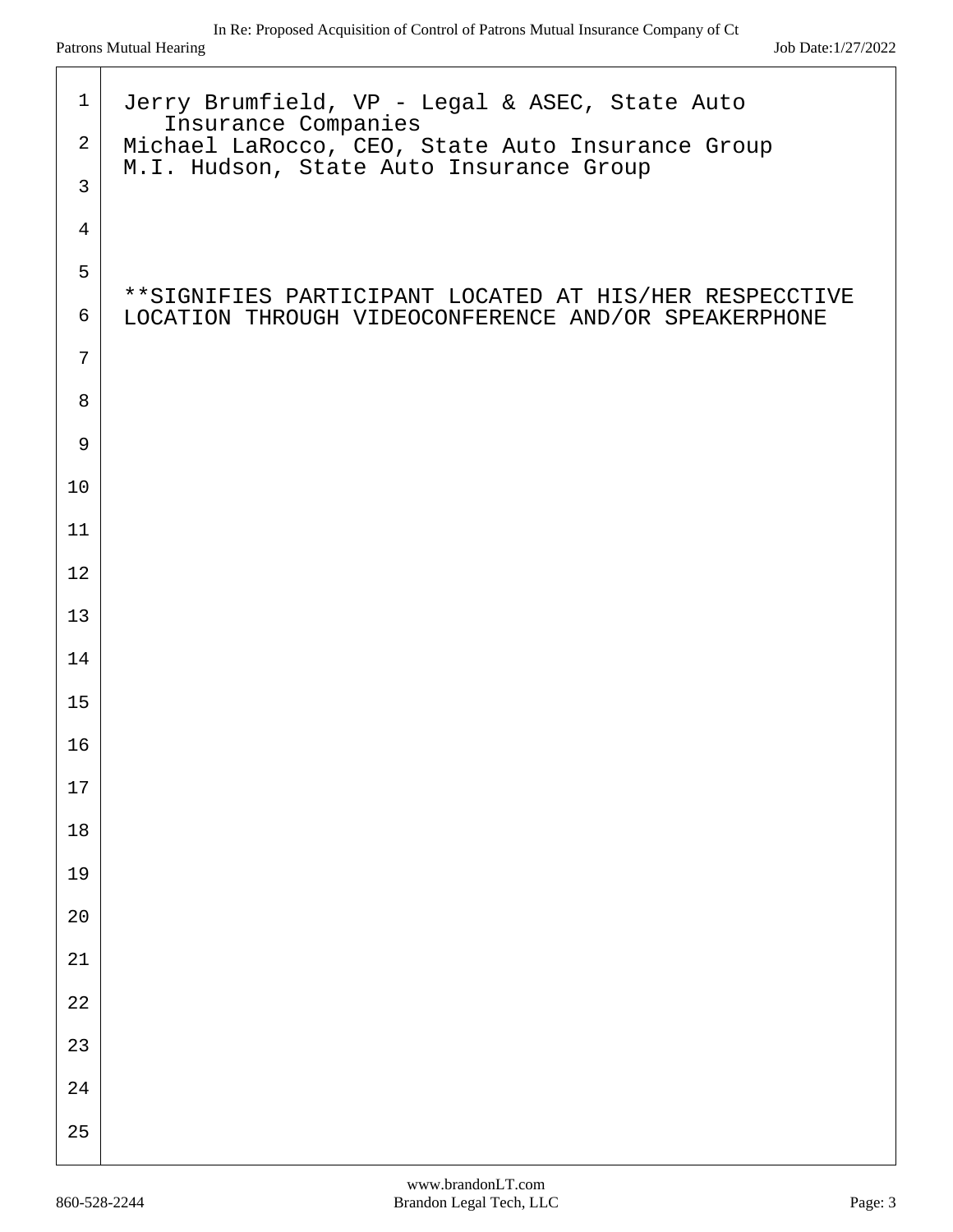| 1  |                                                    | INDEX                                                                                                  |        |
|----|----------------------------------------------------|--------------------------------------------------------------------------------------------------------|--------|
| 2  |                                                    |                                                                                                        | PAGE   |
| 3  |                                                    | Appearances ----------------------                                                                     | 2      |
| 4  |                                                    | Certificate -----------------------                                                                    | 31     |
| 5  |                                                    |                                                                                                        |        |
| 6  | EXHIBITS:                                          |                                                                                                        |        |
| 7  | Exhibit 1<br>Exhibit<br>$\overline{\phantom{a}}^2$ | 8/6/21 Form A Statement ------------<br>8/24/21 Letter ----------------------                          | 5      |
| 8  | Exhibit<br>$\overline{3}$<br>Exhibit<br>4          | _______________________<br>9/27/21<br>Letter<br>_______________________<br>$11/1/21$ Letter            | 5555   |
| 9  | Exhibit<br>5<br>Exhibit<br>6                       | $10/9/21$ Amended & Restated Form A ---<br>12/27/21 Supplemental Letter --------                       |        |
| 10 | Exhibit<br>- 7<br>Exhibit<br>- 8                   | 12/29/21 Letter ---------------------<br>12/29/21 Letter ---------------------                         | 55555  |
| 11 | Exhibit 9<br>Exhibit                               | 12/29/21 Notice of Public Hearing ---<br>10 12/29/21 Order by Commissioner Mais -                      |        |
| 12 | Exhibit                                            | 11 $1/10/22$ Notice of Public Hearing ----<br>Exhibit 12 1/11/22 Notice of Appearance of Ms.           | 5      |
| 13 |                                                    | Retersdorf -------------------------<br>Exhibit 13 1/14/22 Letter ---------------------                | 5<br>5 |
| 14 |                                                    | Exhibit 14 1/20/22 Notice of Appearance of Mr.<br>Menapace                                             | 5      |
| 15 | Exhibit 15                                         | 1/24/22 Notice of Appearance of Ms.<br>Coyle -------------------------------                           | 5      |
| 16 |                                                    | ----------------------<br>Exhibit 16 1/21/22 Letter<br>Exhibit 17 1/26/22 Letter --------------------- | 5<br>5 |
| 17 |                                                    | Exhibit 18 1/26/22 Pre-Filed Testimony of Richard<br>Ouinlan -                                         | 5      |
| 18 |                                                    | Exhibit 19 1/26/22 Pre-Filed Testimony of Nik<br>Vasilakos $---$                                       | 5      |
| 19 |                                                    | Exhibit 20 1/26/22 Pre-Filed Testimony of Jerry<br>Brumfield $---$                                     | 5      |
| 20 |                                                    | Exhibit 21 1/26/22 Affidavit of Production -----<br>Exhibit 22 All Confidential Fillings and           | 5      |
| 21 |                                                    | Correspondence Associates w/<br>Supplemental Biographical Affidavits                                   | 5      |
| 22 |                                                    |                                                                                                        |        |
| 23 |                                                    |                                                                                                        |        |
| 24 |                                                    |                                                                                                        |        |
| 25 |                                                    |                                                                                                        |        |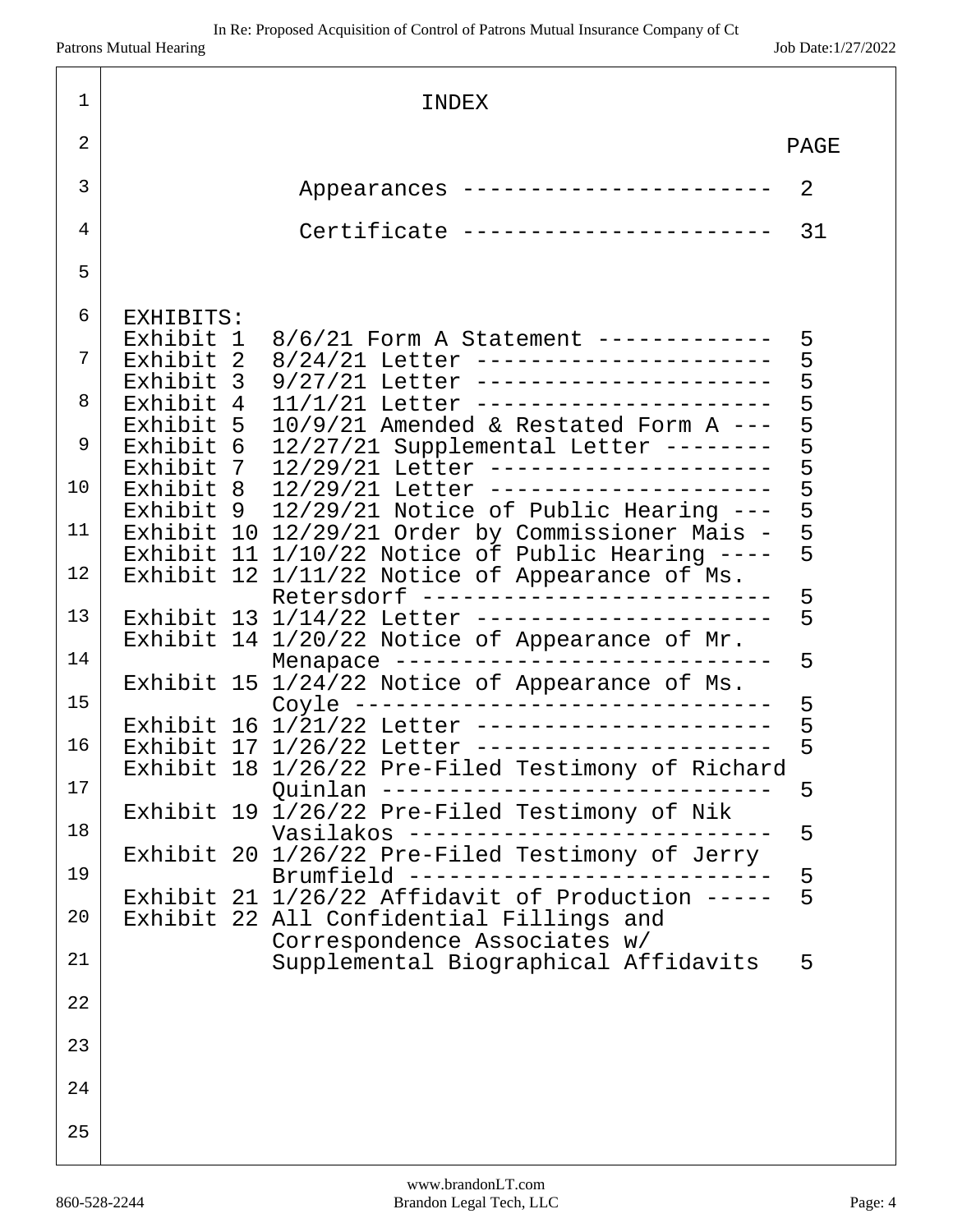| $\mathbf 1$    | (The hearing commenced at 9:00 a.m.)                   |
|----------------|--------------------------------------------------------|
| $\overline{2}$ | (Exhibits 1 through 22, previously                     |
| $\mathfrak{Z}$ | marked and admitted into evidence.)                    |
| 4              | MR. CHIN: Good morning, everyone.                      |
| 5              | I'd like to call this public hearing to order.         |
| 6              | Welcome to this hearing before the Connecticut         |
| 7              | Insurance Department. I'm Ralph Chin, counsel for the  |
| 8              | Connecticut Insurance Department.                      |
| 9              | I have been appointed by Insurance                     |
| 10             | Commissioner, Andrew Mais, to preside at today's       |
| 11             | public hearing, which is being held as part of the     |
| 12             | Department's Docket Number EX 21-77 in a hybrid format |
| 13             | with individuals appearing both in person, at the      |
| 14             | Connecticut Insurance Department, and remotely via     |
| 15             | video and teleconference.                              |
| 16             | This hearing, which will be                            |
| 17             | conducted in accordance with the Insurance             |
| 18             | Department's Rules of Practice and Connecticut's       |
| 19             | Uniform Administrative Procedure Act, has been called  |
| 20             | and is being held today pursuant to section 38a-132 of |
| 21             | the Connecticut General Statutes.                      |
| 22             | The statute is a part of the                           |
| 23             | Connecticut Insurance Holding Company Act, which       |
| 24             | consists of sections 38a-129 through 38a-140 of the    |
| 25             | Connecticut General Statutes.                          |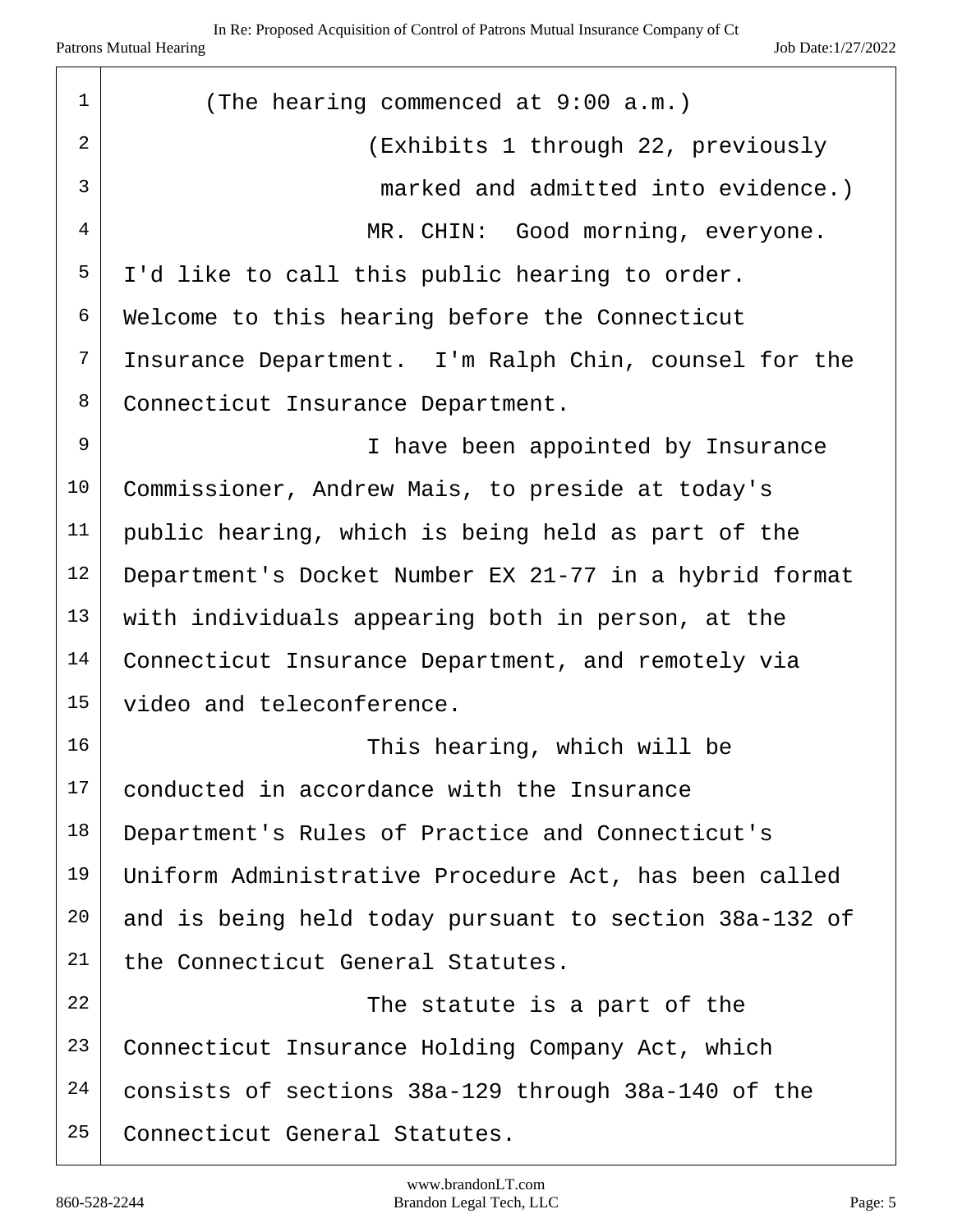1 The Insurance Holding Company Act 2 provides the statutory authority under which the 3 Insurance Commissioner is empowered to review the 4 acquisition of control over the management of 5 Connecticut domestic insurance companies in order to  $6$  safequard the financial security of such companies for  $7$  the protection of the policyholders. 8 at this proceeding the subject of 9 regulatory review is a Form A Application dated August 10 6, 2021 as amended and restated and November 1, 2021. 11 During this hearing I'll refer to the Application as  $12$  amended as the Form A. Liberty Mutual Holding 13 Company, Inc., LMHC Massachusetts Holdings, Inc., and 14 | Liberty Mutual Group, Inc. are the named applicants in  $15$  the Form A, and I may refer to them collectively 16 during the hearing as the Applicants. 17 | The Form A was filed pursuant to  $18$  section 38a-130 of the Connecticut General Statutes 19 and requests the Insurance Commissioner's approval of 20 the Applicants' proposed acquisition of control of the 21 Connecticut-domiciled property and casualty mutual 22 insurance company, Patrons Mutual Insurance Company, 23 which I may refer to in this hearing as the Domestic 24 Insurer or Patrons, which is currently controlled  $25$  through an affiliation by the Ohio-domiciled property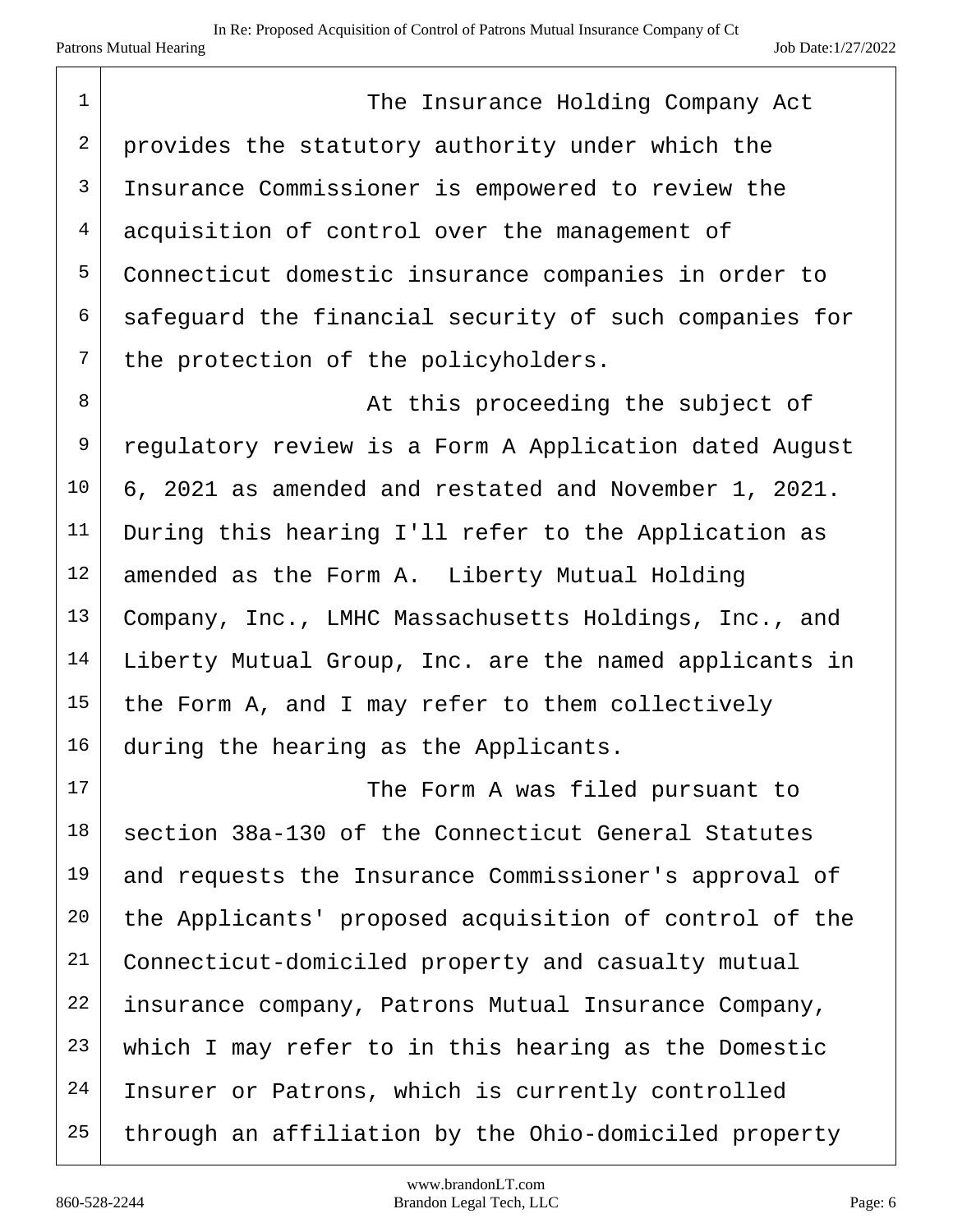| $\mathbf 1$    | and casualty mutual insurance company, State           |
|----------------|--------------------------------------------------------|
| $\overline{c}$ | Automobile Mutual Insurance Company, which I may refer |
| $\mathsf 3$    | to in this hearing as State Auto.                      |
| $\overline{4}$ | The Proposed Acquisition would be                      |
| 5              | effected pursuant to the terms of the Merger Agreement |
| 6              | dated as of July 12, 2021 by and among State Auto and  |
| 7              | the Applicants under section 38a-132 of the General    |
| 8              | Statutes, the Insurance Commissioner must approve the  |
| 9              | Proposed Acquisition of control of the Domestic        |
| 10             | Insurer unless, after this public hearing, the         |
| 11             | Commissioner finds one of the following:               |
| 12             | (1) That after the change of control                   |
| 13             | the domestic insurance company would not be able to    |
| 14             | satisfy the requirements of the insurance, I'm sorry,  |
| 15             | requirements for the issuance of the license to write  |
| 16             | the line or lines of business for which it is          |
| 17             | presently licensed;                                    |
| 18             | (2) That the effect of the merger or                   |
| 19             | other acquisition of control would be to substantially |
| 20             | lessen the competition of insurance in this state or   |
| 21             | attempt to create a monopoly herein;                   |
| 22             | (3) That the financial condition of                    |
| 23             | any acquiring party is such as might jeopardize the    |
| 24             | financial stability of the insurance company or        |
| 25             | prejudice the interests of its policyholders;          |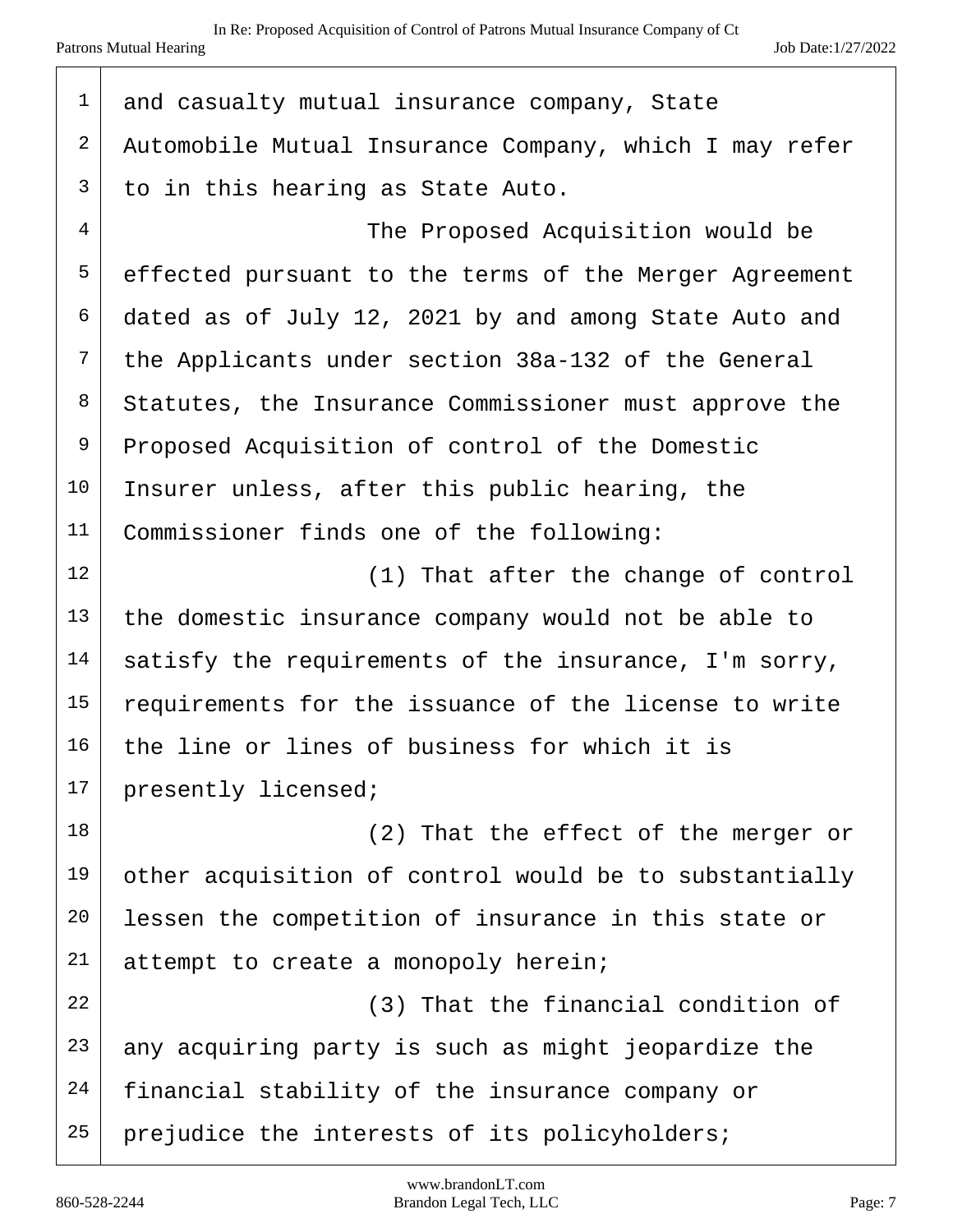| $\mathbf 1$    | (4) That the plans or proposals of                     |
|----------------|--------------------------------------------------------|
| $\overline{2}$ | the acquiring party to liquidate the insurance company |
| $\mathfrak{Z}$ | or to sell such insurance company's assets or to       |
| $\overline{4}$ | consolidate or merge such insurance company with any   |
| 5              | person or to make any other material change in its     |
| 6              | business or corporate structure or management are      |
| $\overline{7}$ |                                                        |
|                | unfair and unreasonable to policyholders of the        |
| 8              | insurance company and not in the public interest;      |
| $\mathsf 9$    | (5) The competence, experience and                     |
| 10             | integrity of those persons who would control the       |
| 11             | operation of the insurance company are such that it    |
| 12             | would not be in the interest of the company's          |
| 13             | policyholders and of the public to permit the merger   |
| 14             | or other acquisition of control; or                    |
| 15             | (6) That the acquisition is likely                     |
| 16             | to be hazardous or prejudicial to those buying         |
| 17             | insurance.                                             |
| 18             | In addition, section 38a-8 of the                      |
| 19             | Connecticut General Statutes provides that the         |
| 20             | Insurance Commissioner has all the powers specifically |
| 21             | granted, and all powers that are reasonably necessary  |
| 22             | to protect the public interest in accordance with the  |
| 23             | duties imposed by the Connecticut insurance statutes.  |
| 24             | Following the opening of this docket                   |
| 25             | and commencement of this proceeding with the initial   |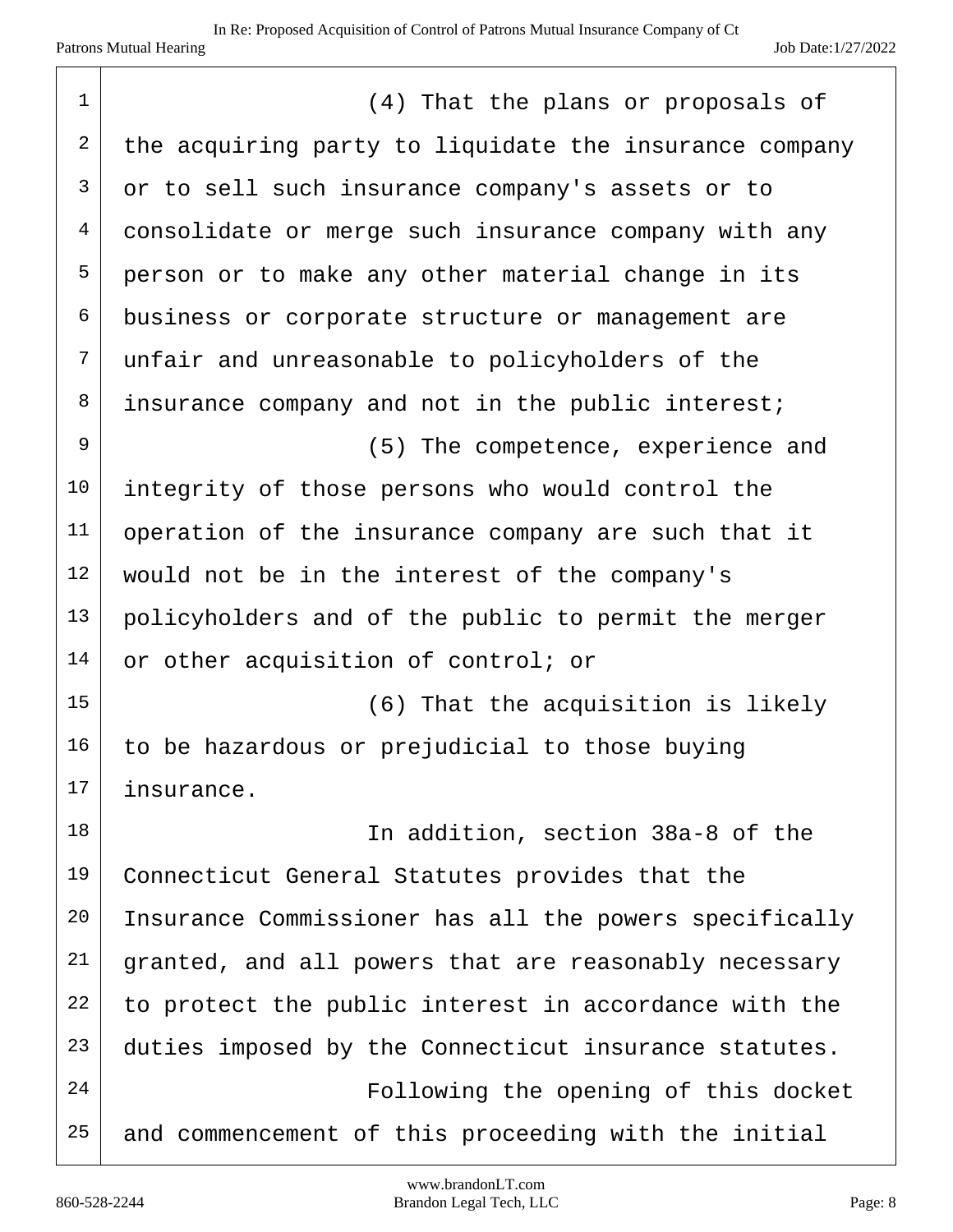| $\mathbf 1$    | filing of the Form A on August 6, 2021, the staff of   |
|----------------|--------------------------------------------------------|
| $\overline{a}$ | the Insurance Department advised the Applicants that   |
| $\mathsf{3}$   | additional information was needed in order for the     |
| $\overline{4}$ | Form A to be found substantially complete.             |
| 5              | On November 1, 2021 the Applicants                     |
| 6              | filed an Amended and Restated Form A Application with  |
| 7              | additional exhibits and supplements that addressed     |
| 8              | matters contained in the Department's letters. On      |
| 9              | December 29, 2021 Insurance Commissioner Mais ordered  |
| 10             | that a public hearing be held January 27, 2022 to      |
| 11             | consider the granting of the approval of the proposed  |
| 12             | acquisition.                                           |
| 13             | In compliance with section 38a-132                     |
| 14             | of the Connecticut General Statutes, a copy of the     |
| 15             | notice for this public hearing was published in the    |
| 16             | Hartford Courant, Boston Globe, Burlington Free Press, |
| 17             | New Haven Register, New London's The Day, Pittsfield's |
| 18             | Berkshire Eagle, Springfield's Republican, and         |
| 19             | Worcester's Telegram & Gazette once a week for two     |
| 20             | conservative weeks, and the notice of public hearing   |
| 21             | was uploaded to the Connecticut State Agency Public    |
| 22             | meeting Calendar. Notice of the public hearing was     |
| 23             | also posted on the Insurance Department's Internet Web |
| 24             | site.                                                  |
| 25             | The notice indicated that the entire                   |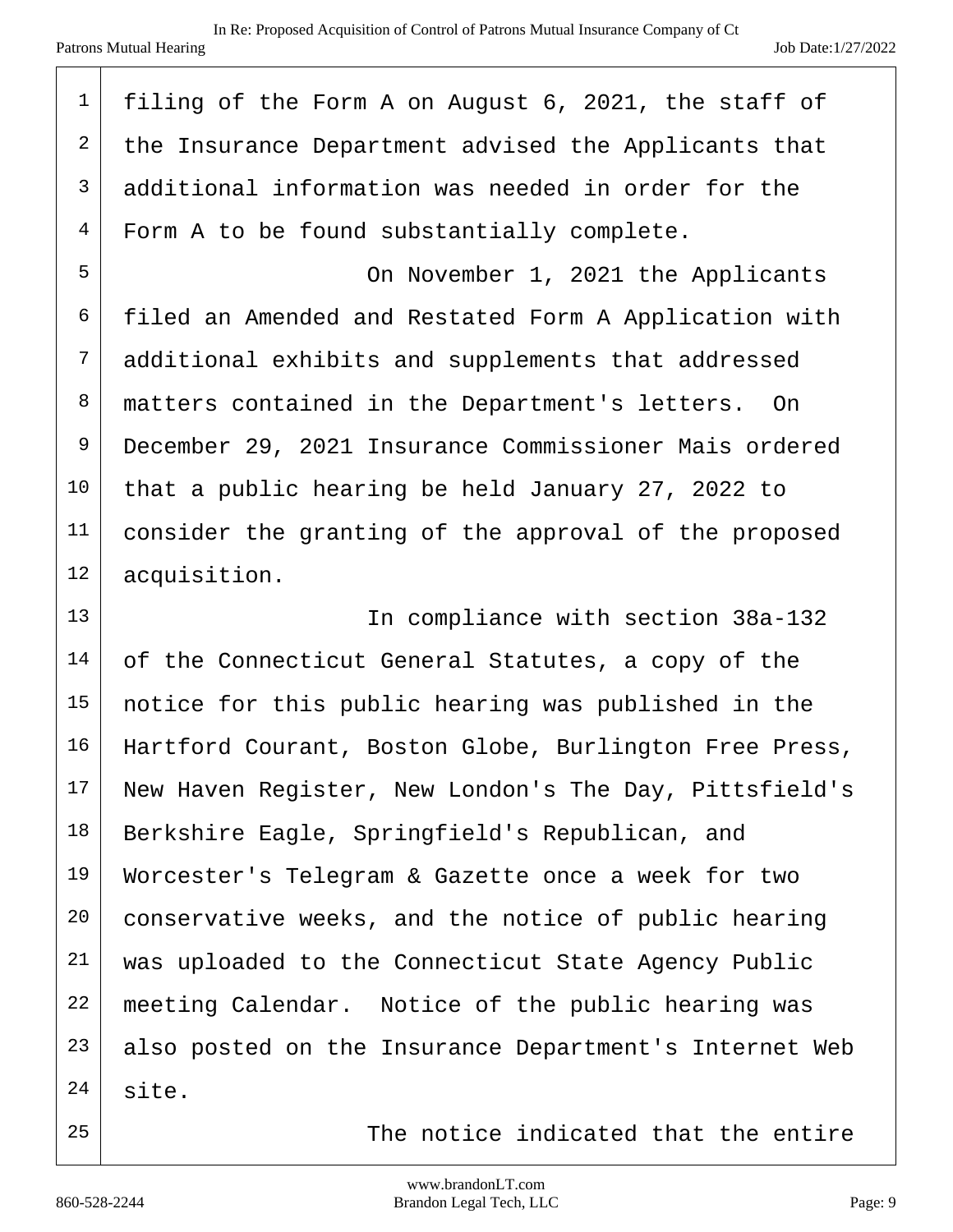| $\mathbf 1$ | official record of this proceeding was available for   |
|-------------|--------------------------------------------------------|
| 2           | public inspection at the Insurance Department and that |
| 3           | the Department was accepting written statements        |
| 4           | concerning the proposed acquisition of control of      |
| 5           | Domestic Insurer. In this regard, I'll note that the   |
| 6           | Department did not receive any correspondences from    |
| 7           | the public.                                            |
| 8           | In accordance with the Insurance                       |
| 9           | Department's Rules of Practice, the Applicants, State  |
| 10          | Auto, and the Domestic Insurer are designated as       |
| 11          | parties to this proceeding.                            |
| 12          | At this point I would like to ask                      |
| 13          | the counsel, who have filed appearances in this        |
| 14          | proceeding, to introduce themselves and identify on    |
| 15          | whose behalf they are appearing. I will later ask you  |
| 16          | to identify your witnesses.                            |
| 17          | MS. RETERSDORF: Good morning.                          |
| 18          | Elizabeth Retersdorf from Day Pitney. I'm here with    |
| 19          | my colleague, Elena Coyle from Skadden Arps, to        |
| 20          | represent the Applicants.                              |
| 21          | MR. MENAPACE: Good morning,                            |
| 22          | Mr. Chin, Michael Menapace of Wiggin and Dana. I'm     |
| 23          | here representing Patrons as controlled by State Auto. |
| 24          | MR. CHIN: Thank you. So not                            |
| 25          | designated as parties to this proceeding, members of   |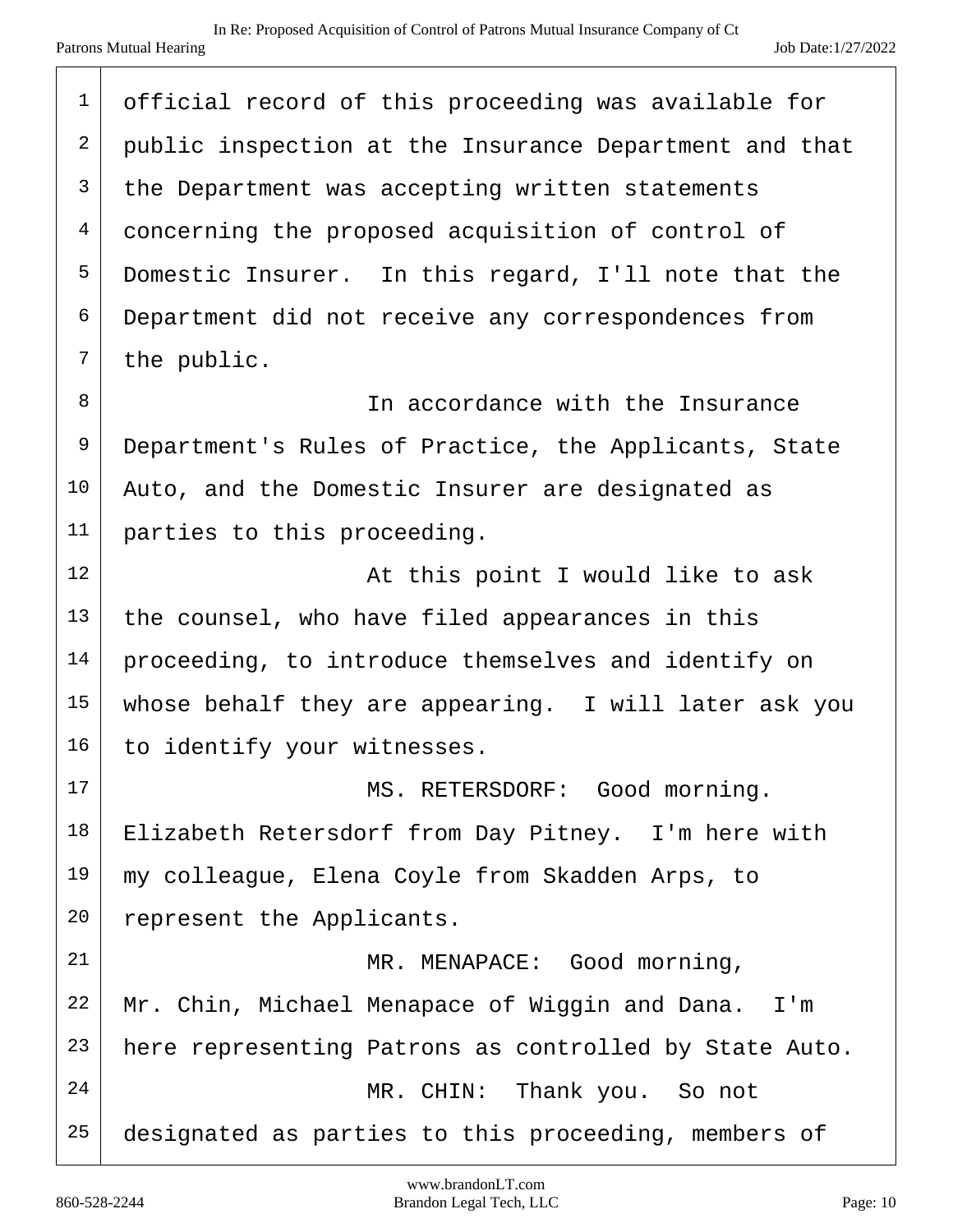| $\mathbf 1$ | the Connecticut Insurance Department staff will have   |
|-------------|--------------------------------------------------------|
| 2           | the right to ask questions of the witnesses at this    |
| 3           | hearing.                                               |
| 4           | Joining me today from the Department                   |
| 5           | staff are Kathy Belfi, Director of the Financial       |
| 6           | Regulation Division, Kenneth Cotrone, Insurance        |
| 7           | Certified Supervising Examiner, and Jennifer Dowty,    |
| 8           | Counsel to the Insurance Department.                   |
| 9           | Attorney Dowty, has the Insurance                      |
| 10          | Department received any application or petition from   |
| 11          | anyone requesting to be made a party or to otherwise   |
| 12          | intervene in this proceeding?                          |
| 13          | MS. DOWTY: No.                                         |
| 14          | MR. CHIN: In accordance with the                       |
| 15          | Insurance Department's Rules of Practice, specifically |
| 16          | section 38a-8-52 of the Regulations of Connecticut     |
| 17          | State Agencies, all written testimony filed shall be   |
| 18          | received in evidence with the same force and effect as |
| 19          | though such testimony had been given orally by the     |
| 20          | witness, provided that each such witness is actually   |
| 21          | present at this hearing and adopts the written         |
| 22          | testimony under oath, and makes himself or herself     |
| 23          | available for cross-examination as I may direct as the |
| 24          | presiding officer. Also, prior to its admission into   |
| 25          | the record, any written testimony is subject to        |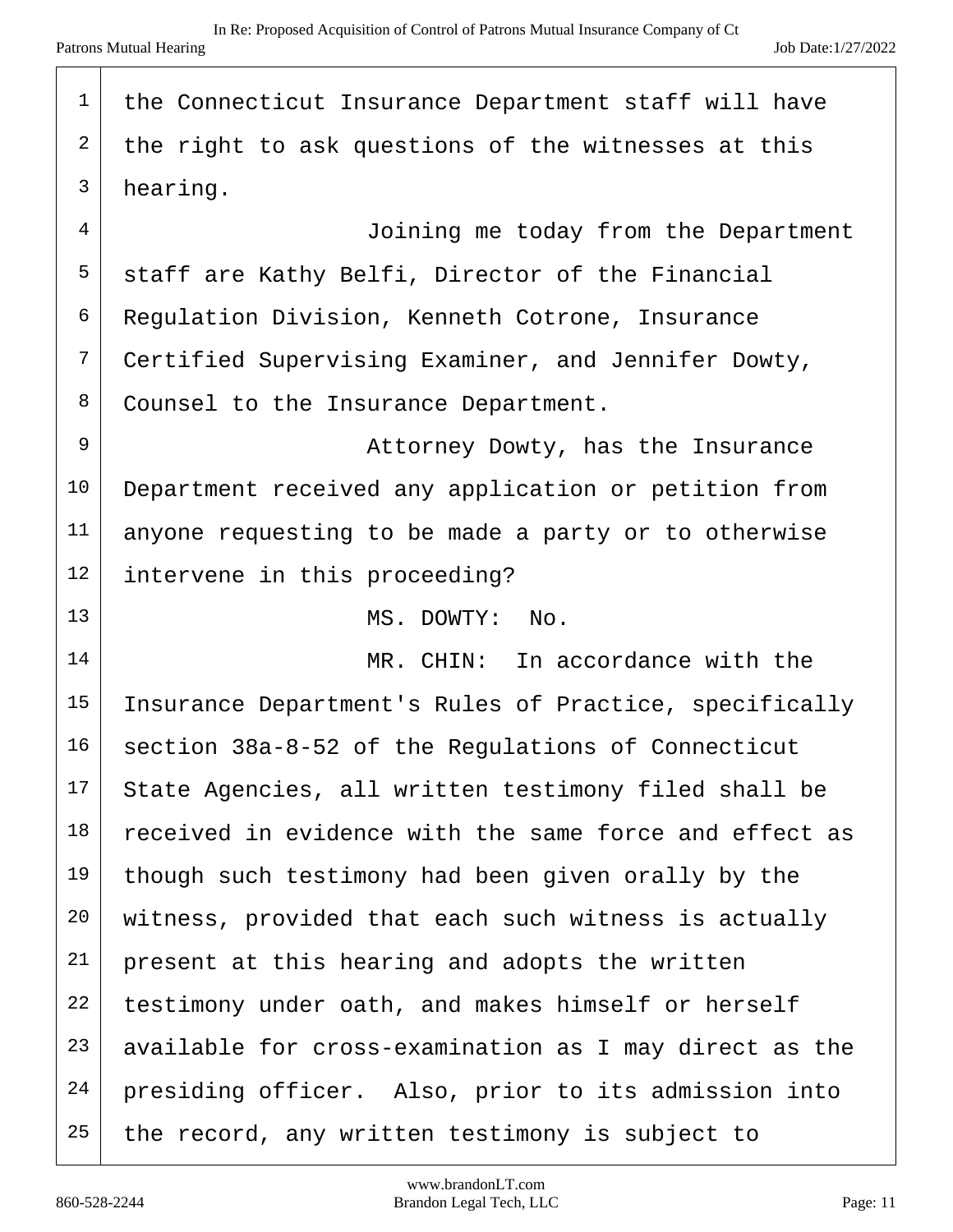| $\mathbf 1$    | objections by any party.                               |
|----------------|--------------------------------------------------------|
| $\overline{a}$ | At this point I would like to enter                    |
| 3              | into the record a stipulated list of exhibits. This    |
| 4              | list identifies 22 documents, which have been          |
| 5              | stipulated to, I'm sorry, which have been stipulated   |
| 6              | to as full exhibits by the parties to this proceeding. |
| 7              | These exhibits include the Form A itself, as well as   |
| 8              | all exhibits thereto, all copies of communications     |
| 9              | between the Department and the Applicants, which       |
| 10             | includes requests for additional information, and all  |
| 11             | the responses provided to the Department and the       |
| 12             | written testimony submitted by the Applicant and       |
| 13             | Domestic Insurers. A copy of the exhibit list will be  |
| 14             | available on the Insurance Department's Web site       |
| 15             | today.                                                 |
| 16             | In a moment Attorney Retersdorf or                     |
| 17             | Attorney Coyle will have the opportunity to make a     |
| $18\,$         | brief opening statement on behalf of the applicants    |
| 19             | and may introduce additional testimony, if any. After  |
| 20             | that Attorney Menapace will be given an opportunity to |
| 21             | do the same on behalf of the Domestic Insurer and      |
| 22             | State Auto.                                            |
| 23             | At the conclusion of the partys'                       |
| 24             | presentations, the Insurance Department staff will be  |
| 25             | given an opportunity to cross-examine the witnesses    |

T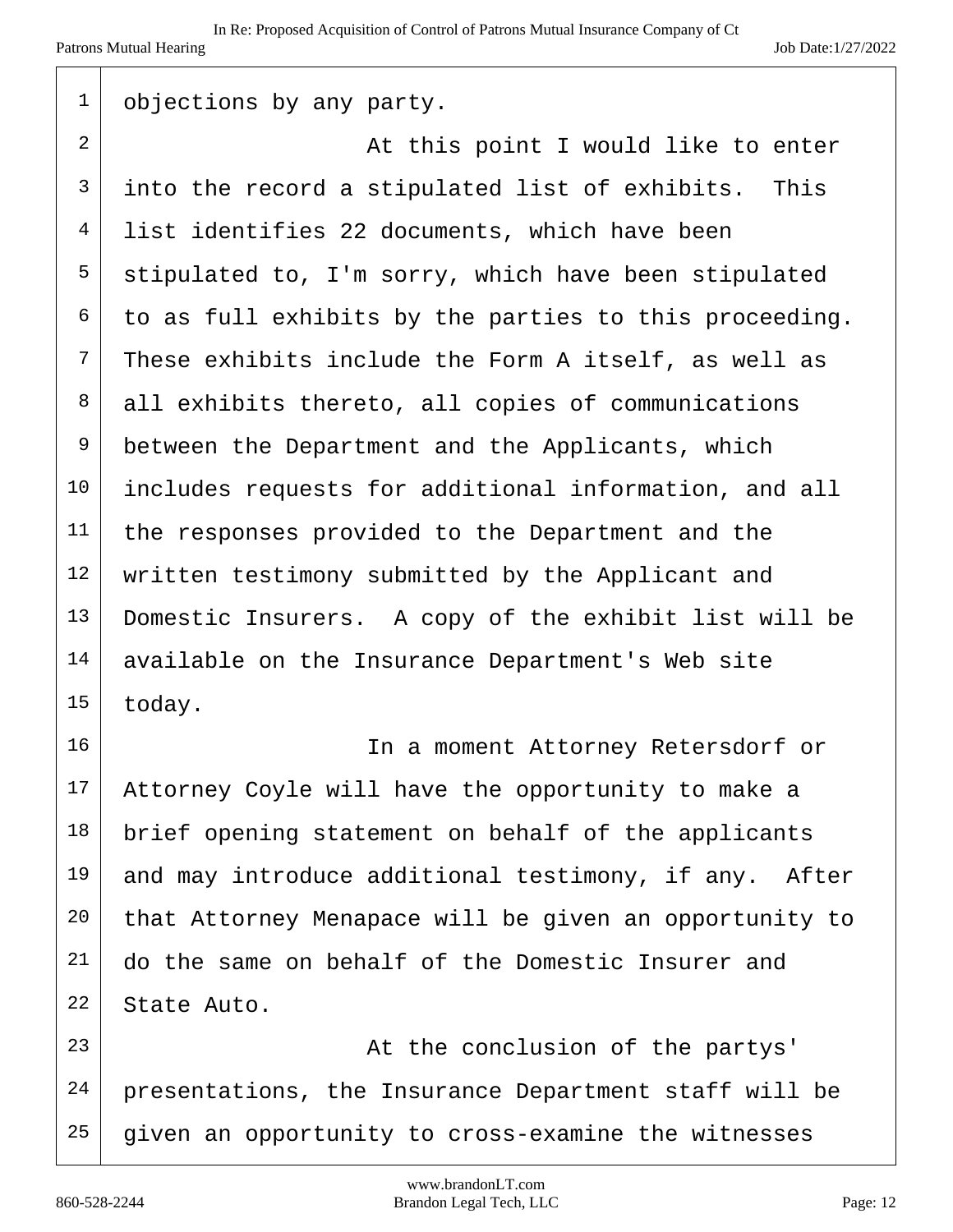| $\mathbf 1$    | for the Applicants, State Auto and the Domestic       |
|----------------|-------------------------------------------------------|
| $\overline{2}$ | Insurers. Finally, the applicant, State Auto, and the |
| 3              | Domestic Insurer, will have an opportunity to make    |
| 4              | closing statements, if they wish.                     |
| 5              | At this point members of the public                   |
| 6              | will have an opportunity to comment on the            |
| 7              | application. With respect to the public comment       |
| 8              | portion of this hearing, a teleconference line was    |
| 9              | made available for members of the public to listen to |
| 10             | today's hearing and for persons interested in         |
| 11             | presenting comments to make.                          |
| 12             | After completing the public comment                   |
| 13             | portion of the hearing, I'll ask representatives of   |
| 14             | the Applicants, the Domestic Insurer, and State Auto  |
| 15             | if they wish to respond generally or specifically to  |
| 16             | any public comments presented and/or offer any        |
| 17             | concluding remarks in support of the Form A           |
| 18             | Application before me. The Department staff will then |
| 19             | have an opportunity to ask any further questions.     |
| 20             | With that, I'll ask Attorney                          |
| 21             | Retersdorf, Attorney Coyle, and Attorney Menapace to  |
| 22             | please identify those witnesses who are present and   |
| 23             | available to testify, and we will have those          |
| 24             | individuals sworn in. Would the court reporter please |
| 25             | swear in the witnesses.                               |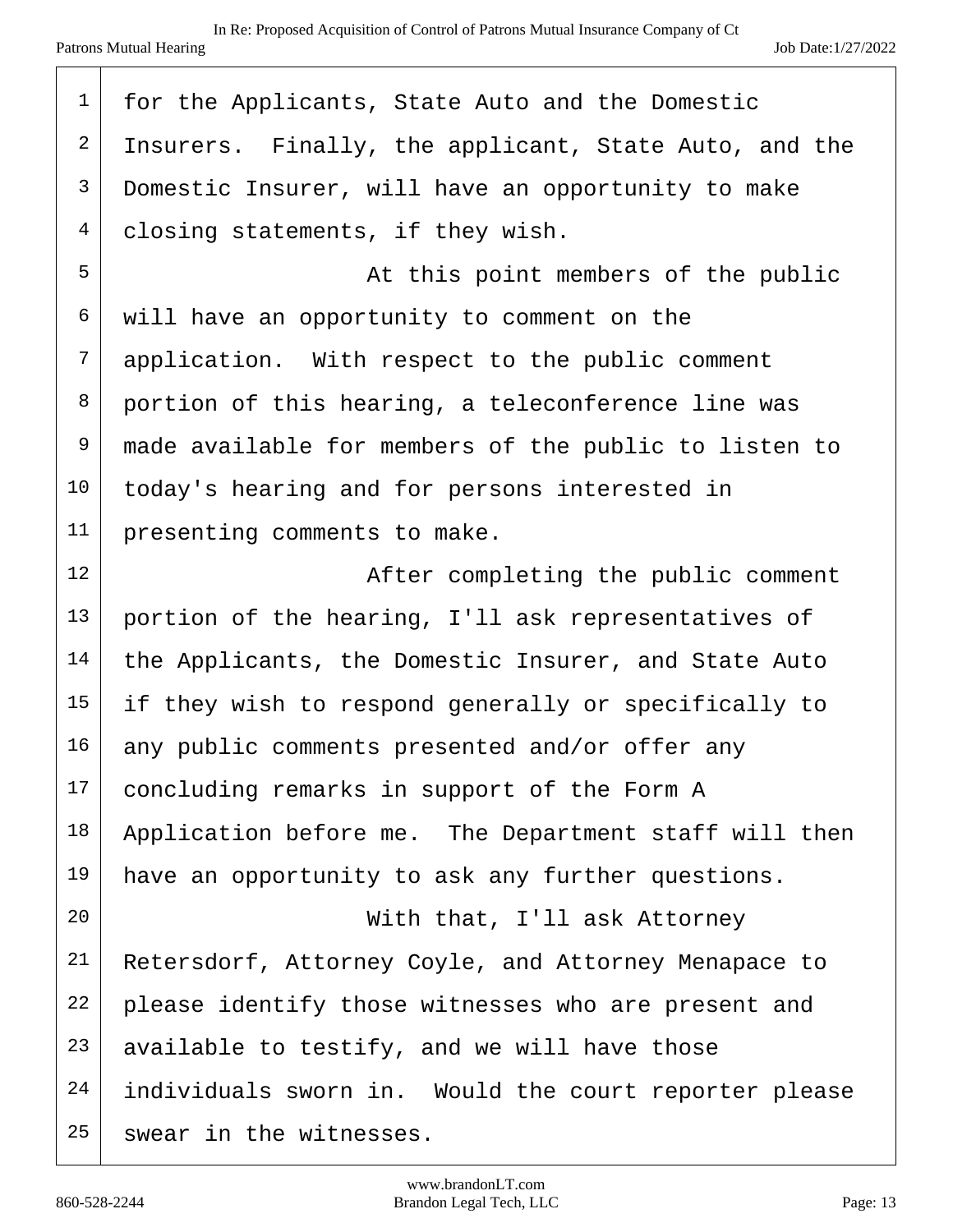| $\mathbf 1$    | COURT REPORTER: Who are the                            |
|----------------|--------------------------------------------------------|
| $\mathbf{2}$   | witnesses?                                             |
| 3              | MS. RETERSDORF: Elizabeth                              |
| $\overline{4}$ | Retersdorf here for Day Pitney. I will introduce the   |
| 5              | Applicant witnesses. Today we have virtually with us   |
| 6              | today Richard Quinlan. He's Executive Vice President   |
| $7\phantom{.}$ | and Deputy General Counsel of Liberty Mutual Group,    |
| 8              | Inc. as well as Nik Vasilakos, Executive Vice          |
| 9              | President and Global Head of Mergers & Acquisitions of |
| 10             | Liberty Mutual Group, Inc.                             |
| 11             | MR. CHIN: Are there any others?                        |
| 12             | MS. DOWTY: Attorney Menapace, do                       |
| 13             | you have witnesses to be sworn in, please?             |
| 14             | MR. MENAPACE: We do. We have two                       |
| 15             | witnesses here today. We have Mike LaRocco, CEO, and   |
| 16             | Jerry Brumfield, Vice President of Legal, both of      |
| 17             | State Auto. They are appearing virtually.              |
| 18             | (Whereupon, Mr. Quinlan, Mr.                           |
| 19             | Vasilakos, Mr. LaRocco and Mr.                         |
| 20             | Brumfield were duly sworn by the                       |
| 21             | court reporter.)                                       |
| 22             | MR. CHIN: Attorney Menapace, do you                    |
| 23             | wish to examine -- I'm sorry. Attorney Retersdorf or   |
| 24             | Attorney Coyle, do you wish to examine any witnesses   |
| 25             | or introduce any additional statements into the        |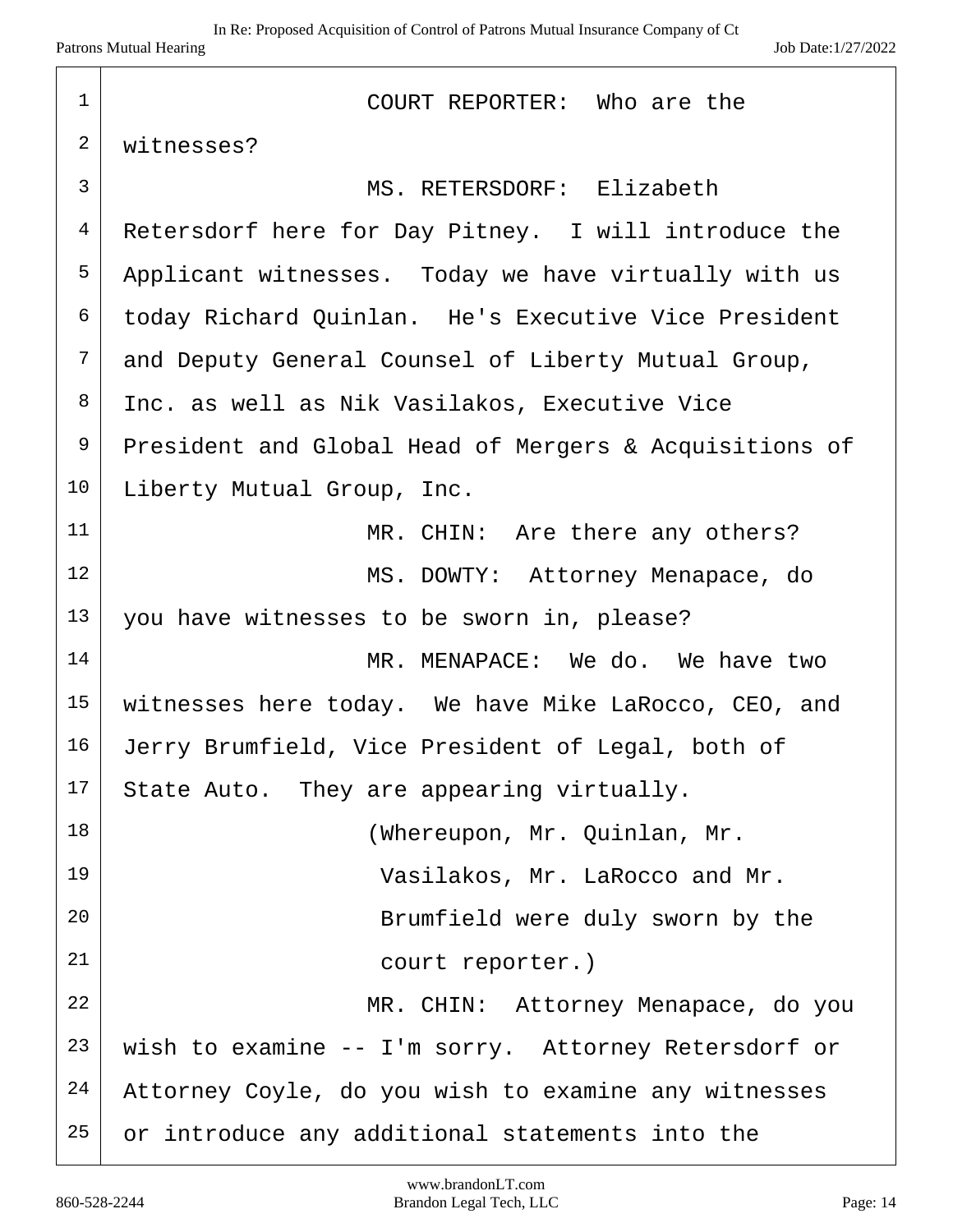| 1  | record?                                                |
|----|--------------------------------------------------------|
| 2  | MS. RETERSDORF: I'd just like to                       |
| 3  | take a moment to thank the Department, and             |
| 4  | specifically Ms. Belfi, Mr. Cotrone and Ms. Dowty, for |
| 5  | their thorough review of the application and, you      |
| 6  | know, happy to offer to ask our witnesses, who         |
| 7  | submitted pre-file testimony, to adopt their           |
| 8  | testimony, but defer to Attorney Dowty if she would    |
| 9  | like to do so.                                         |
| 10 | MS. DOWTY: Thank you, Attorney                         |
| 11 | Retersdorf. I will do so in just a minute.             |
| 12 | MR. CHIN: Attorney Menapace, do you                    |
| 13 | wish to examine any witnesses or introduce any         |
| 14 | additional statements into the record?                 |
| 15 | MR. MENAPACE: Not at this time.                        |
| 16 | MR. CHIN: We will now begin the                        |
| 17 | cross-examination of the witnesses for the Applicants, |
| 18 | State Auto and Domestic Insurer, by Department staff.  |
| 19 | MS. DOWTY: This is Attorney Dowty.                     |
| 20 | My first question is for those individuals who         |
| 21 | submitted pre-file testimony. Those individuals are    |
| 22 | Richard P. Quinlan, Nik Vasilakos for the Applicant,   |
| 23 | and Jerry W. Brumfield for the Domestic Insurer.       |
| 24 | Please confirm for the record that                     |
| 25 | you have submitted pre-file testimony with the         |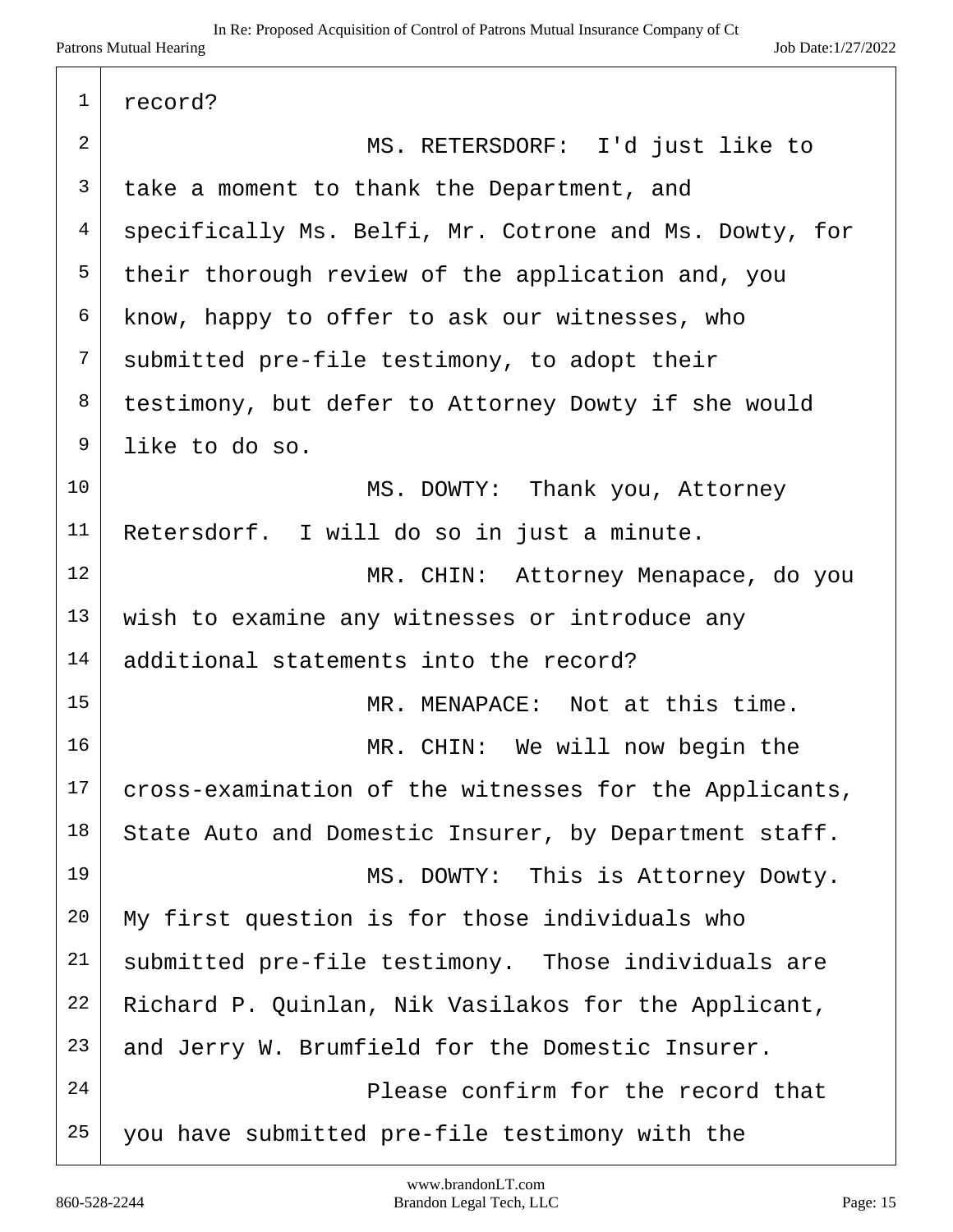| 1  | Department and that you now adopt this testimony under |
|----|--------------------------------------------------------|
| 2  | oath and are available for examination by the          |
| 3  | Department.                                            |
| 4  | MR. BRUMFIELD: I do.                                   |
| 5  | MR. QUINLAN: I do.                                     |
| 6  | MR. VASILAKOS: I do as well.                           |
| 7  | MS. DOWTY: My next questions are                       |
| 8  | directed to the Form A Application. Richard P.         |
| 9  | Quinlan. Please verify that in your Form A Statement   |
| 10 | as filed with the Department, on the signature page,   |
| 11 | you certified that you were familiar with the          |
| 12 | application and the contents thereof, and that the     |
| 13 | facts contained in the Form A Statement were true to   |
| 14 | the best of your knowledge, information and belief.    |
| 15 | MR. QUINLAN: Yes, the statements                       |
| 16 | for the Form A as amended and restated and             |
| 17 | supplemented are true and correct to my knowledge.     |
| 18 | MS. DOWTY: Thank you. Do the                           |
| 19 | statements contained in your application as amended    |
| 20 | and restated remain true today to the best of your     |
| 21 | knowledge, information and belief?                     |
| 22 | MR. QUINLAN: Yes, as supplemented,                     |
| 23 | they do.                                               |
| 24 | MS. DOWTY: Thank you. When your                        |
| 25 | entities filed the Form A Statement that is the        |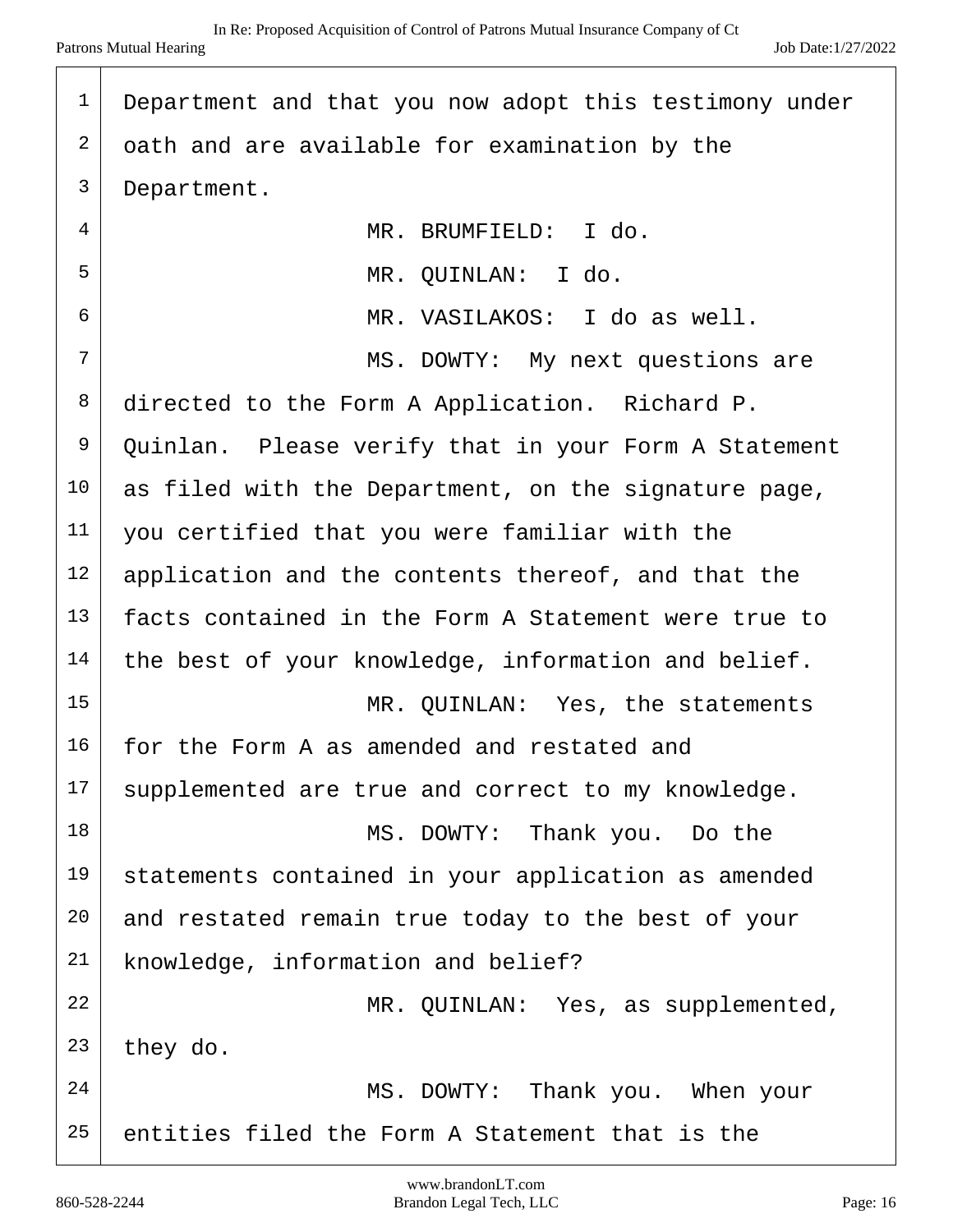| $\mathbf 1$    | subject of today's proceeding, did you ensure that you |
|----------------|--------------------------------------------------------|
| 2              | would become aware of any changing facts or            |
| 3              | circumstances that could impact the facts contained in |
| $\overline{4}$ | the statement?                                         |
| 5              | MR. OUINLAN: Yes, I did.                               |
| 6              | MS. DOWTY: Thank you. Are there                        |
| 7              | any material facts omitted from the Form A as amended  |
| 8              | and restated that you would like to add?               |
| 9              | MR. QUINLAN: Except as                                 |
| 10             | supplemented, to my knowledge there are no further     |
| 11             | changes.                                               |
| 12             | MS. DOWTY: Thank you. Are there                        |
| 13             | any misleading statements in the Form A as amended,    |
| 14             | restated or supplemented that need to be changed?      |
| 15             | MR. OUINLAN: No, not to my                             |
| 16             | knowledge.                                             |
| 17             | MS. DOWTY: Thank you. Have there                       |
| 18             | been any material changes to the facts, statements or  |
| 19             | representations in the Form A since the most recent    |
| 20             | amendment, restatement or supplement?                  |
| 21             | MR. QUINLAN: No.                                       |
| 22             | MS. DOWTY: Thank you. Since the                        |
| 23             | filing of the Amended and Restated Form a, have there  |
| 24             | been any material transactions, any material lawsuits, |
| 25             | any material claims, any material contracts entered    |
|                |                                                        |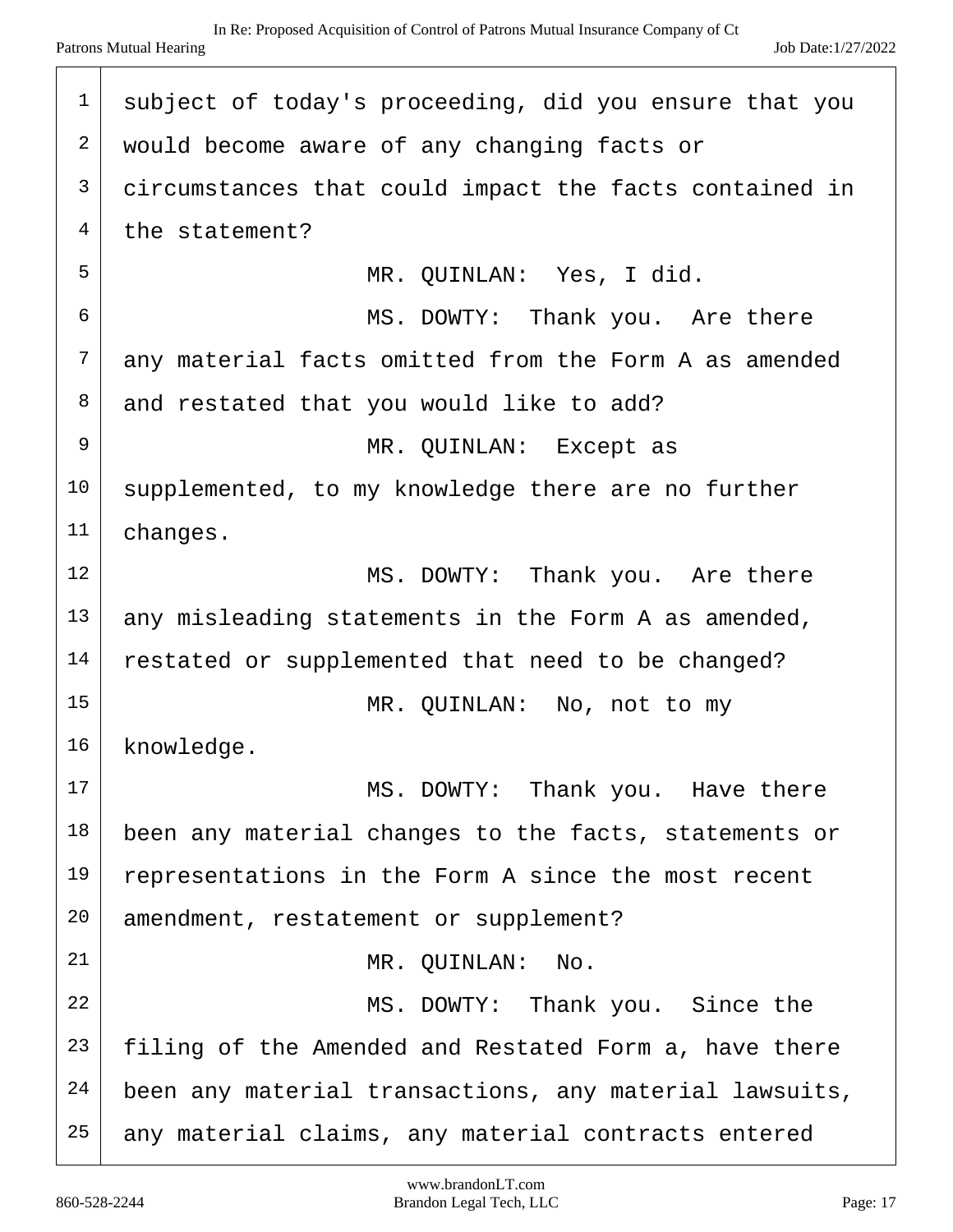| $\mathbf 1$    | into or any material events of any kind involving any |
|----------------|-------------------------------------------------------|
| $\sqrt{2}$     | member of the Applicants or, to your knowledge, the   |
| 3              | Domestic Insurer that have not been disclosed to the  |
| $\overline{4}$ | Department? If materiality is a question, please err  |
| 5              | on the side of considering the event or transaction   |
| 6              | material.                                             |
| 7              | MR. QUINLAN: No, to the best of my                    |
| 8              | knowledge.                                            |
| $\mathsf 9$    | Thank you. My next<br>MS. DOWTY:                      |
| 10             | questions are not directed at any one individual but  |
| 11             | to whomever is most appropriate to respond. I just    |
| 12             | ask that before responding please state your name for |
| 13             | the record.                                           |
| 14             | Please describe your plans to be                      |
| 15             | able to satisfy the requirements for the issuance of  |
| 16             | an insurance license to write the lines of business   |
| 17             | for which the Domestic Insurer is presently licensed. |
| 18             | MR. QUINLAN: I'll answer that.                        |
| 19             | This is Richard Quinlan of Liberty Mutual.<br>The     |
| 20             | Domestic Insurer is currently licensed as a property  |
| 21             | and casualty insurance company in Connecticut. It     |
| 22             | currently satisfies all the requirements associated   |
| 23             | with that such as minimum capital and surplus         |
| 24             | requirements.                                         |
| 25             | Liberty has no intention of taking                    |

T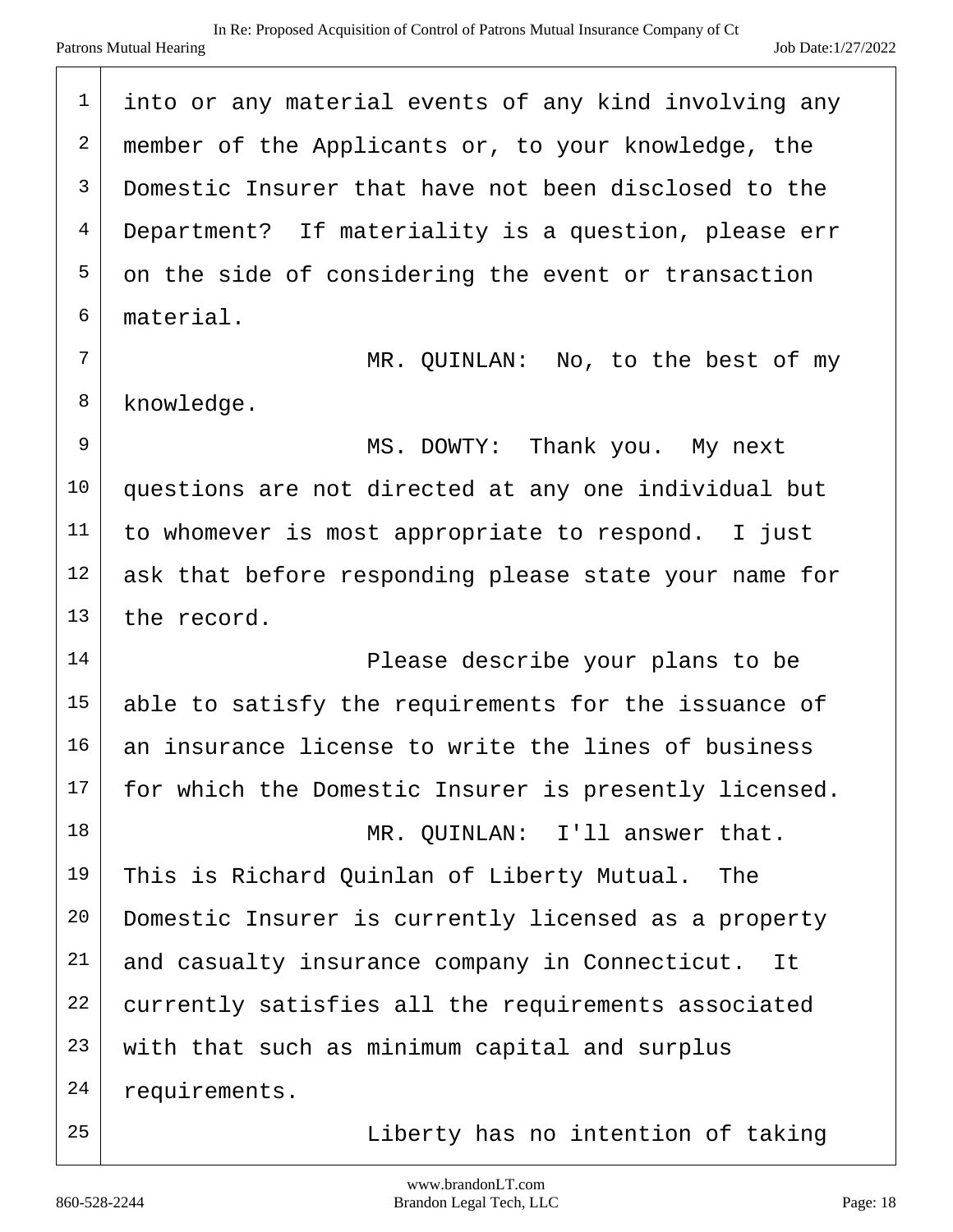| $\mathbf 1$    | any actions or making any changes that would not allow |
|----------------|--------------------------------------------------------|
| 2              | the Domestic Insurer to continue to satisfy those      |
| $\overline{3}$ | requirements.                                          |
| 4              | MS. DOWTY: Thank you. At a high                        |
| 5              | level please describe what, if any, effect the         |
| 6              | proposed acquisition will have in substantially        |
| 7              | lessening the competition of insurance in Connecticut  |
| 8              | or tend to create a monopoly in Connecticut.           |
| 9              | MR. QUINLAN: I will take that                          |
| 10             | again. Rich Quinlan from Liberty Mutual. As you will   |
| 11             | see or has been provided in our Form A, there is       |
| 12             | nothing in this transaction that we see that will      |
| 13             | lessen competition in the State of Connecticut for     |
| 14             | insurance or tend to create a monopoly in Connecticut  |
| 15             | with respect to insurance.                             |
| 16             | MS. DOWTY: Thank you. Please speak                     |
| 17             | as to whether the financial condition of the           |
| $18\,$         | Applicants may jeopardize the financial stability of   |
| 19             | the Domestic Insurer or prejudice the interests of its |
| 20             | policyholders.                                         |
| 21             | MS. VASILAKOS: It's Nik Vasilakos                      |
| 22             | from Liberty Mutual. We believe that this will only    |
| 23             | strengthen the relationship that the Domestic Insurer  |
| 24             | has with its policyholders. Liberty Mutual is a        |
| 25             | large, very well-capitalized and financially-strong    |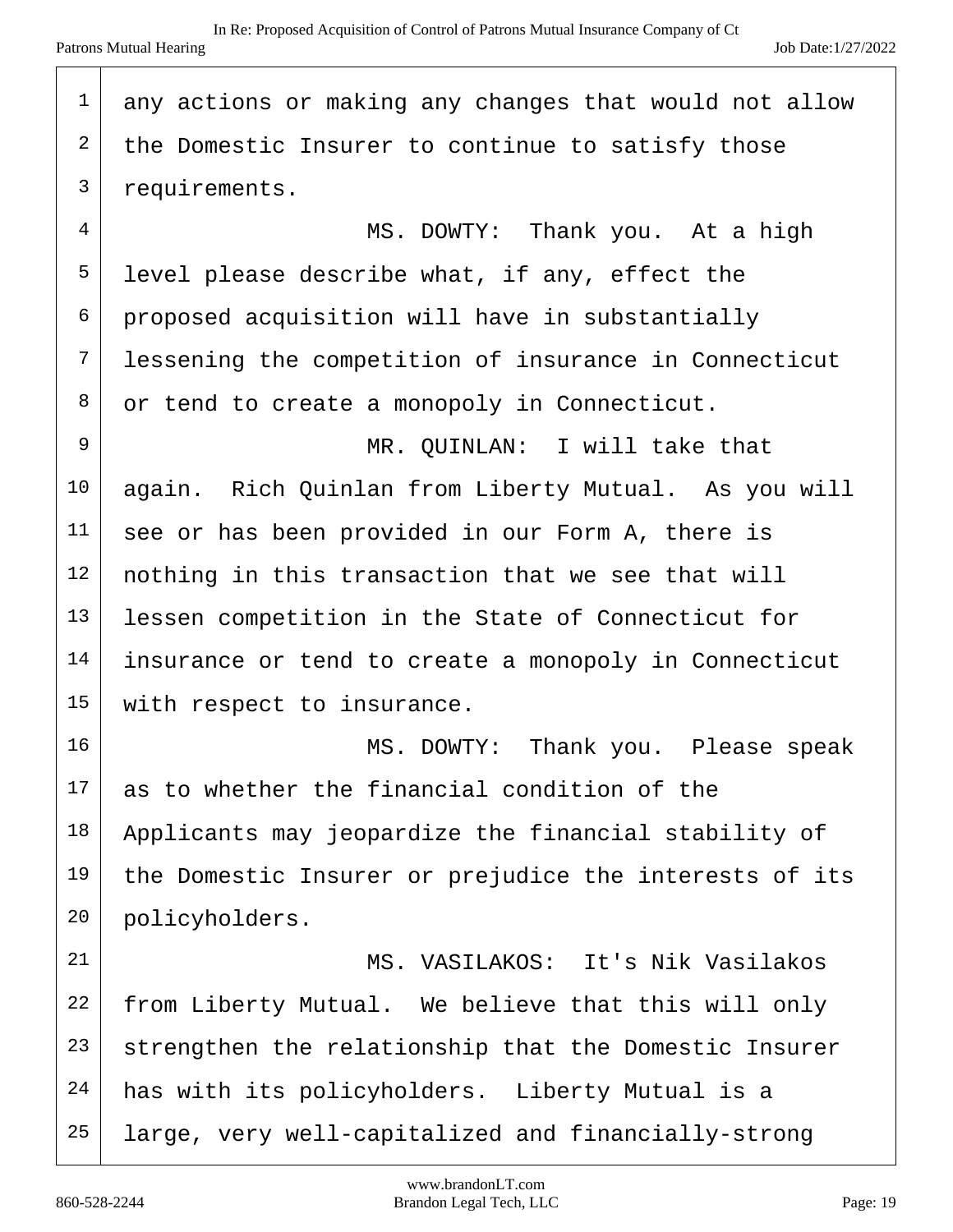| $\mathbf 1$  | company, and it has a very long history of mutual      |
|--------------|--------------------------------------------------------|
| $\sqrt{2}$   | heritage that we think will make it a great fit.       |
| $\mathsf{3}$ | MS. DOWTY: Thank you. Do the                           |
| 4            | Applicants have any plans or proposals to liquidate    |
| 5            | the Domestic Insurer, sell its assets or consolidate   |
| 6            | or merge it with any person or to make any other       |
| 7            | material change to its business or corporate structure |
| 8            | or management. If so, describe how these plans and     |
| 9            | proposals would not be unfair or unreasonable for      |
| 10           | policyholders of the Domestic Insurer and not in the   |
| 11           | public interest.                                       |
| 12           | MS. VASILAKOS: It's Nik Vasilakos                      |
| 13           | again from Liberty Mutual. We currently have no such   |
| 14           | plans.                                                 |
| 15           | MS. DOWTY: Thank you. At a high                        |
| 16           | level, and from the view point of the Applicants,      |
| 17           | please tell us whether the competence, experience and  |
| 18           | integrity of the persons who will be in control of the |
| 19           | operation of the Domestic Insurer are such that it     |
| 20           | would not be in the best interest of the policyholders |
| 21           | of the Domestic Insurer and of the public to permit    |
| 22           | the proposed acquisition.                              |
| 23           | MR. QUINLAN: This is Rich Quinlan,                     |
| 24           | Liberty Mutual. I'll answer that question. I will      |
| 25           | note that we intend to place directors on the Board of |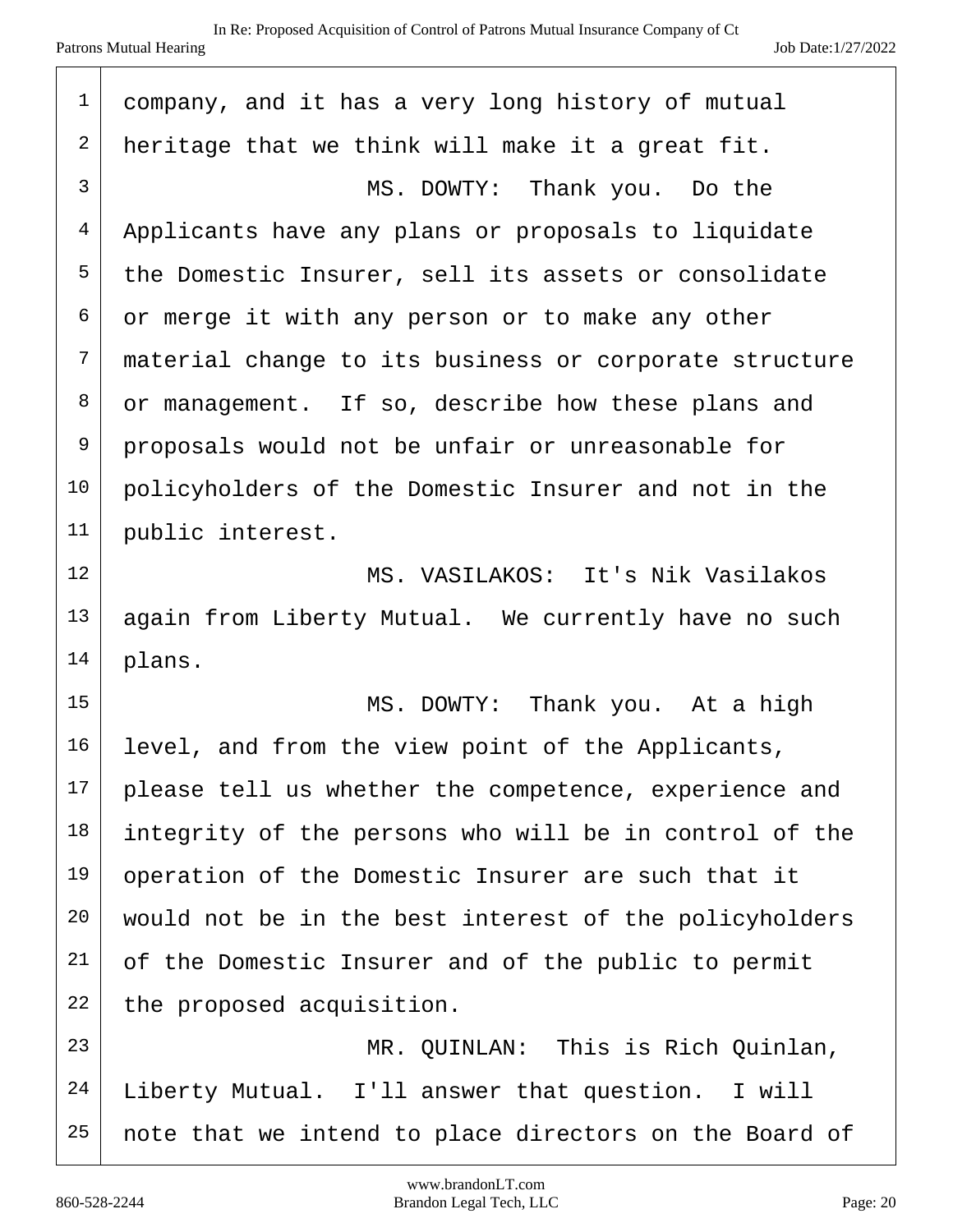| $\mathbf 1$  | the Domestic Insurer who have significant experience   |
|--------------|--------------------------------------------------------|
| 2            | in the insurance industry, and I know some of them     |
| $\mathsf{3}$ | personally, and I can attest to their personal         |
| 4            | integrity.                                             |
| 5            | These are directors who have been in                   |
| 6            | the industry for quite some time and, as you can see,  |
| 7            | more further evidence in the biographical affidavits   |
| 8            | we've provided.                                        |
| 9            | MS. DOWTY: Thank you. Lastly, tell                     |
| 10           | us why, from the viewpoint of the Applicants, the      |
| 11           | proposed acquisition would not likely be hazardous or  |
| 12           | prejudicial to those buying insurance.                 |
| 13           | MS. VASILAKOS: It's Nik Vasilakos                      |
| 14           | again from Liberty Mutual. As I previously stated,     |
| 15           | Liberty Mutual is a very large, diversified,           |
| 16           | financially-strong company with a long heritage of     |
| 17           | mutuality, and we think by combining these two         |
| 18           | companies, that those benefits will be afforded to the |
| 19           | policyholders of the Domestic Insurer.                 |
| 20           | MS. DOWTY: Thank you. I will now                       |
| 21           | turn questioning over to Ken Cotrone from the          |
| 22           | Insurance Department.                                  |
| 23           | MR. COTRONE: Good morning. My                          |
| 24           | questions are not directed to any one individual but   |
| 25           | to whomever is most appropriate to respond. I just     |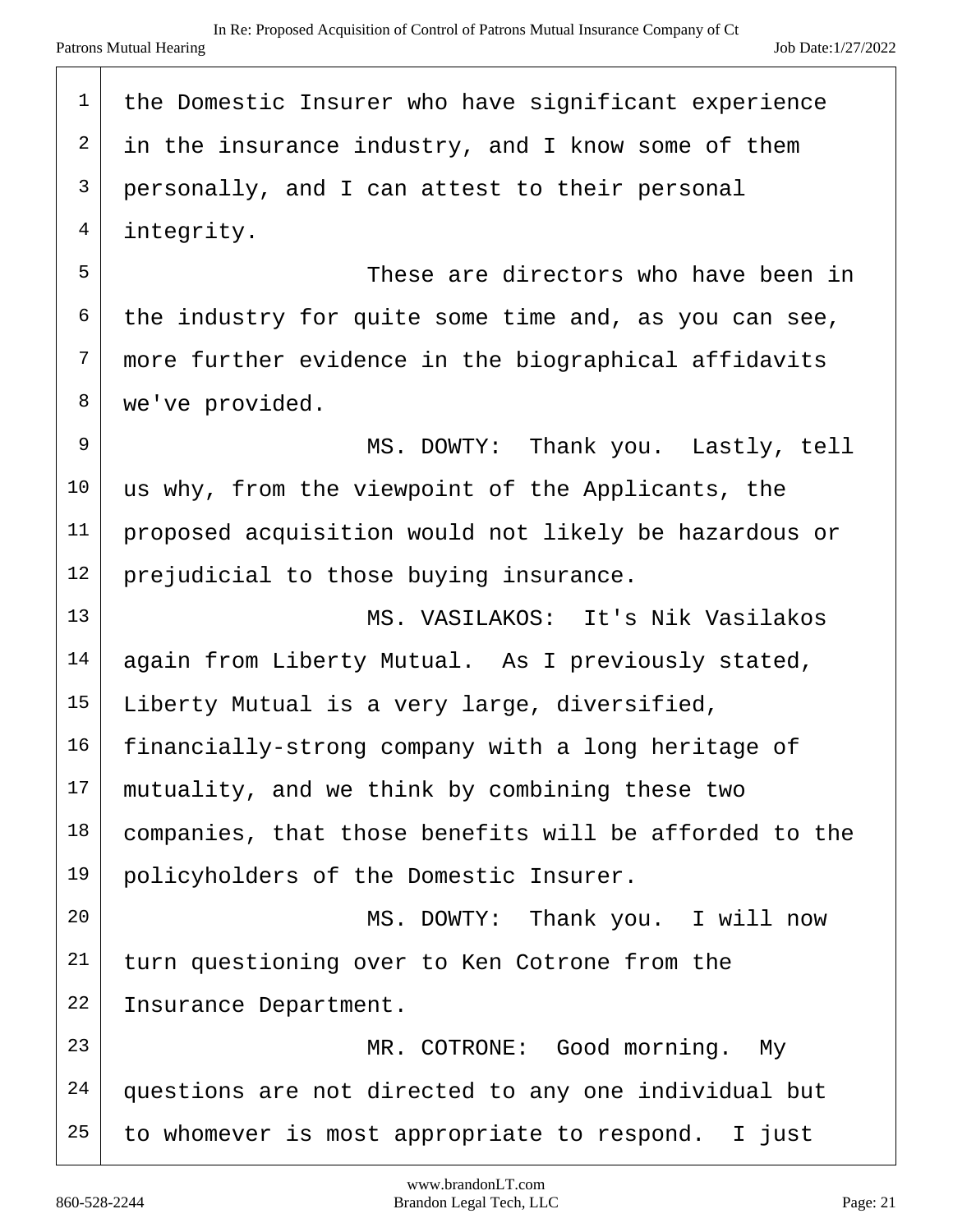| 1  | ask that before responding, please state your name for |
|----|--------------------------------------------------------|
| 2  | the record.                                            |
| 3  | My first question is would you                         |
| 4  | please confirm for the record that there are no        |
| 5  | changes in the financing for the transaction as        |
| 6  | represented in the Form A Application.                 |
| 7  | MS. VASILAKOS: That's correct.<br>Nik                  |
| 8  | Vasilakos.                                             |
| 9  | MR. COTRONE: In what we would hope                     |
| 10 | would be an unlikely event, would you please confirm   |
| 11 | that you agree to work with the Department to have     |
| 12 | unrestricted access to software and systems in order   |
| 13 | to continue to run the Domestic Insurer should they be |
| 14 | placed under an order of supervision, rehabilitation   |
| 15 | or liquidation?                                        |
| 16 | MR. QUINLAN: This is Rich Quinlan,                     |
| 17 | Liberty Mutual. I can provide you the assurance that   |
| 18 | Liberty would cooperate with the Department in what we |
| 19 | believe will be a very unlikely event.                 |
| 20 | MR. COTRONE: Thank you. Please                         |
| 21 | confirm that you understand the books and records,     |
| 22 | documents, accounts, vouchers and agreements of the    |
| 23 | Domestic Insurer cannot be moved from their current    |
| 24 | approved location of Ohio without first receiving      |
| 25 | Department approval?                                   |

 $\sqrt{ }$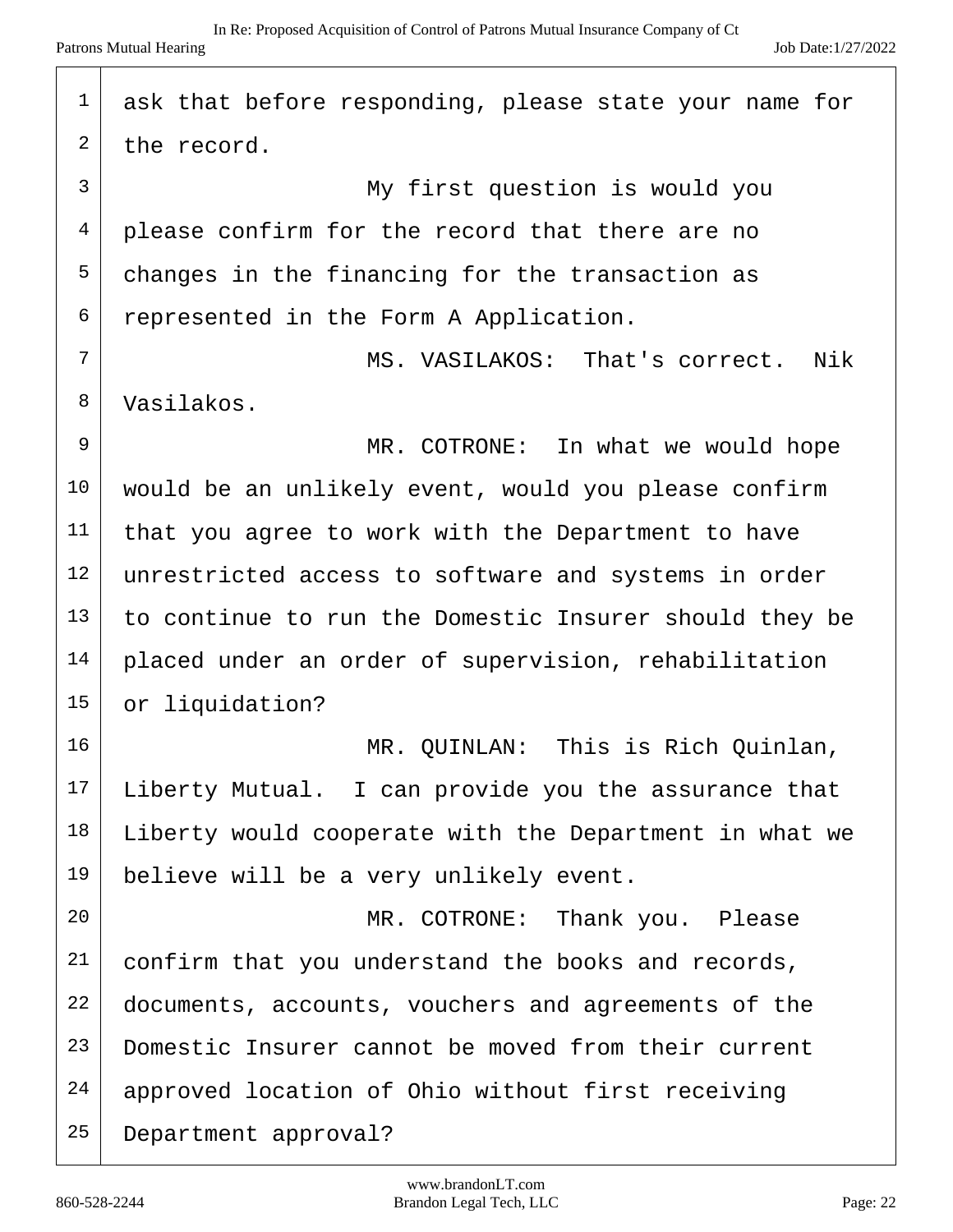| $\mathbf 1$  | MR. QUINLAN: Rich Quinlan, Liberty                     |
|--------------|--------------------------------------------------------|
| $\sqrt{2}$   | Mutual. We will acknowledge that and note that in due  |
| $\mathsf{3}$ | course we do have plans to move them to our Boston     |
| 4            | corporate headquarters consistent with our regular     |
| 5            | books and records practices, but we will certainly     |
| 6            | notify and work in concert with the Department at that |
| 7            | time.                                                  |
| $\,8\,$      | MR. COTRONE:<br>Thank you. Please                      |
| 9            | verify that you shall make the Domestic Insurer's      |
| 10           | books, records, documents, accounts, vouchers, and     |
| 11           | agreements available for inspection by the Insurance   |
| 12           | Commissioner at any time.                              |
| 13           | MR. QUINLAN: This is Rich Quinlan                      |
| 14           | again for Liberty Mutual, and I will verify that we    |
| 15           | will make such books and records available to the      |
| 16           | Department --                                          |
| 17           | MR. COTRONE: Thank you.                                |
| 18           | MR. QUINLAN: $-$ at any time, as you                   |
| 19           | said.                                                  |
| 20           | MR. COTRONE: Please confirm that                       |
| 21           | employee levels for the Domestic Insurer will remain   |
| 22           | approximately consistent with current staffing levels  |
| 23           | of 15 persons, and that the Domestic Insurer's offices |
| 24           | will remain in Connecticut for at least the next four  |
| 25           | years post-closing as submitted as a commitment letter |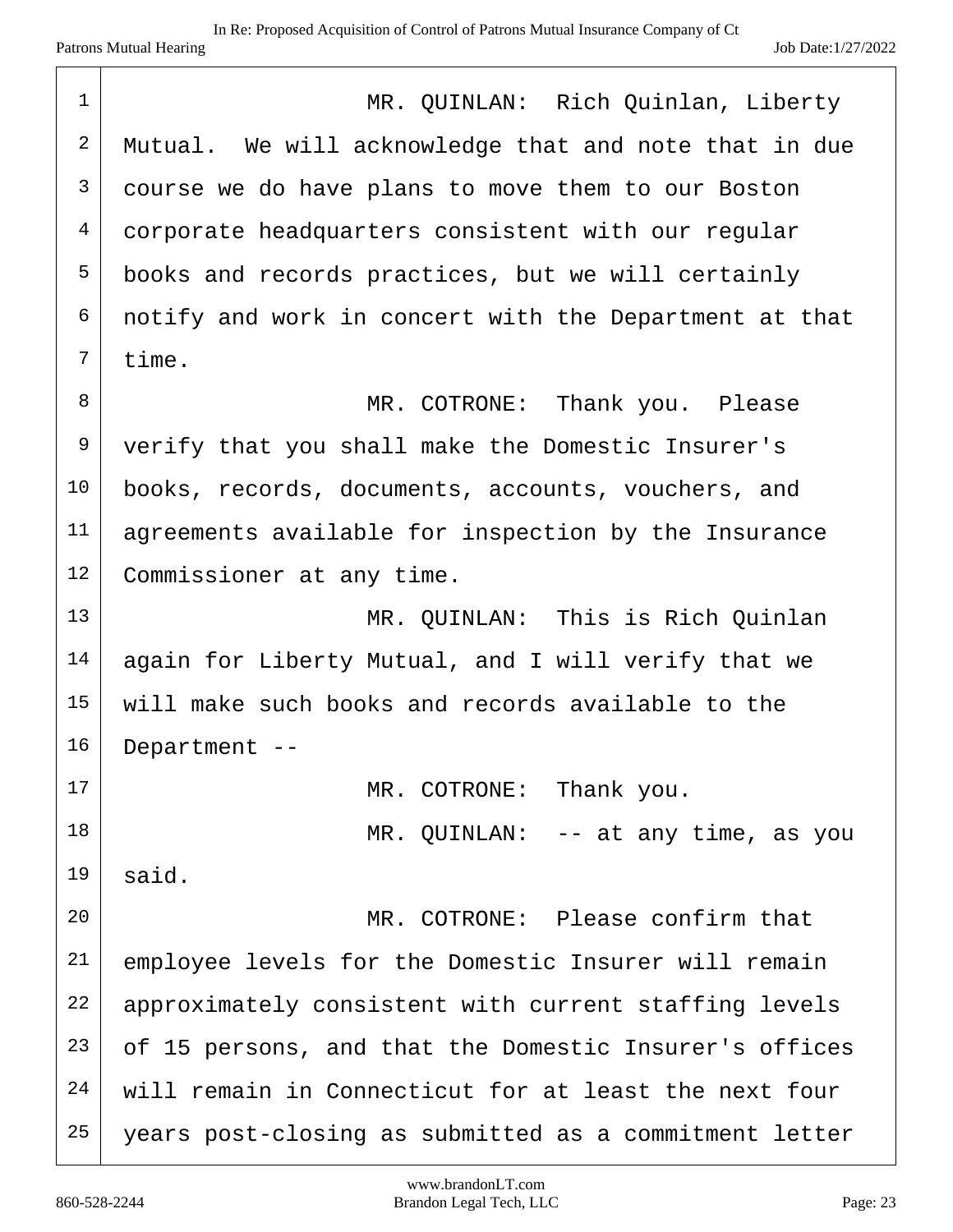| 1              | to the Department.                                      |
|----------------|---------------------------------------------------------|
| $\overline{2}$ | MR. QUINLAN: I can confirm that                         |
| $\mathsf{3}$   | that commitment letter has been signed and delivered,   |
| 4              | and that we have no current intent of moving offices    |
| 5              | from Connecticut, and we intend to honor that           |
| 6              | statement in Connecticut.                               |
| 7              | MR. COTRONE: Thank you.<br>The                          |
| 8              | Application indicates the Domestic Insurer's intent to  |
| 9              | grow over time through business acquisitions. Can you   |
| 10             | provide your outlook on your vision for Connecticut     |
| 11             | employee growth?                                        |
| 12             | MS. BELFI: Can you please disregard                     |
| 13             | that last question? Thank you.                          |
| 14             | MR. COTRONE: At a high level can                        |
| 15             | you describe the process of infusing money into our     |
| 16             | Domestic Company for capital supporting growth?<br>As a |
| 17             | follow up, how about the need for capital?              |
| 18             | MS. VASILAKOS: It's Nik Vasilakos,                      |
| 19             | Liberty Mutual. So it's our expectation that upon       |
| 20             | closing or shortly after closing, that the Domestic     |
| 21             | Insurer will become part of Liberty Mutual's pool       |
| 22             | company, and as a result of becoming Liberty Mutual     |
| 23             | pool company, this will satisfy those requirements.     |
| 24             | MR. COTRONE: Thank you. I'll now                        |
| 25             | turn over questioning to Kathy Belfi.                   |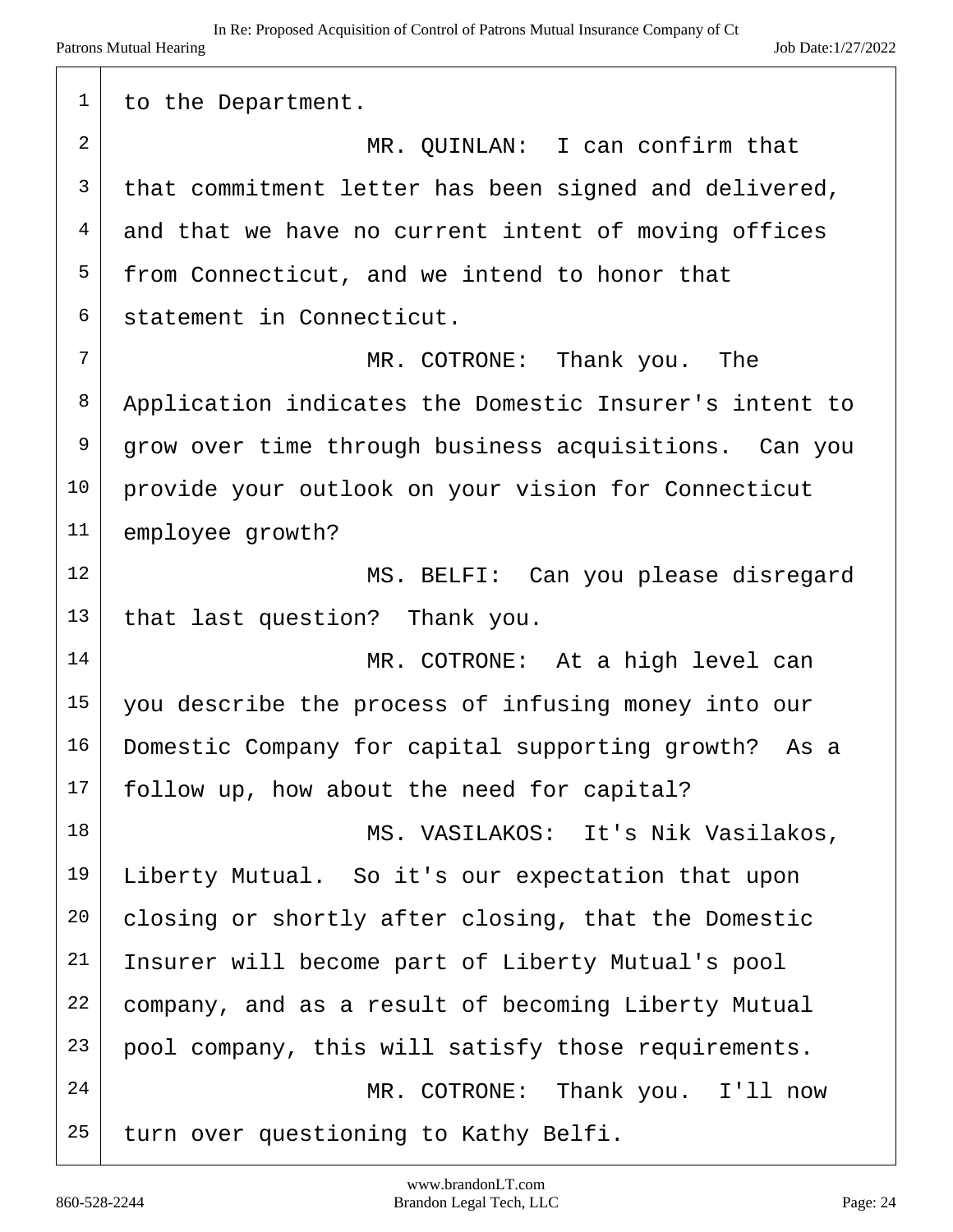| $\mathbf 1$    | MS. BELFI: Great, and good morning.                    |
|----------------|--------------------------------------------------------|
| 2              | My questions actually pertain to our Domestic Insurer, |
| $\mathsf{3}$   | so I believe there were two individuals sworn in on    |
| $\overline{4}$ | behalf of our Domestic Insurer. So any of you who      |
| 5              | want to respond, that would be appropriate.            |
| 6              | So the Agreement & Plan of Merger in                   |
| 7              | combination, which I believe is Exhibit 6 to this      |
| 8              | hearing, states that "State Auto members shall         |
| 9              | immediately become Liberty Mutual Holding Company      |
| 10             | members." Does that include our Domestic Insurer's     |
| 11             | members?                                               |
| 12             | MR. BRUMFIELD: This is Jerry                           |
| 13             | Brumfield on behalf of the Domestic Insurer. State     |
| 14             | Auto members would become members of Liberty Mutual    |
| 15             | upon closing. Patrons' members will remain members of  |
| 16             | Patrons.                                               |
| 17             | MS. BELFI: Okay. And can you                           |
| 18             | explain why they would not?                            |
| 19             | MR. BRUMFIELD: The current                             |
| 20             | Affiliation Agreement between Patrons and State Auto   |
| 21             | Mutual will become, will remain the same as it is now. |
| 22             | It's not going to change. It will remain in effect.    |
| 23             | It's been in effect since 2007. Our understanding is   |
| 24             | there's no plans to change that at any time in the     |
| 25             | near future.                                           |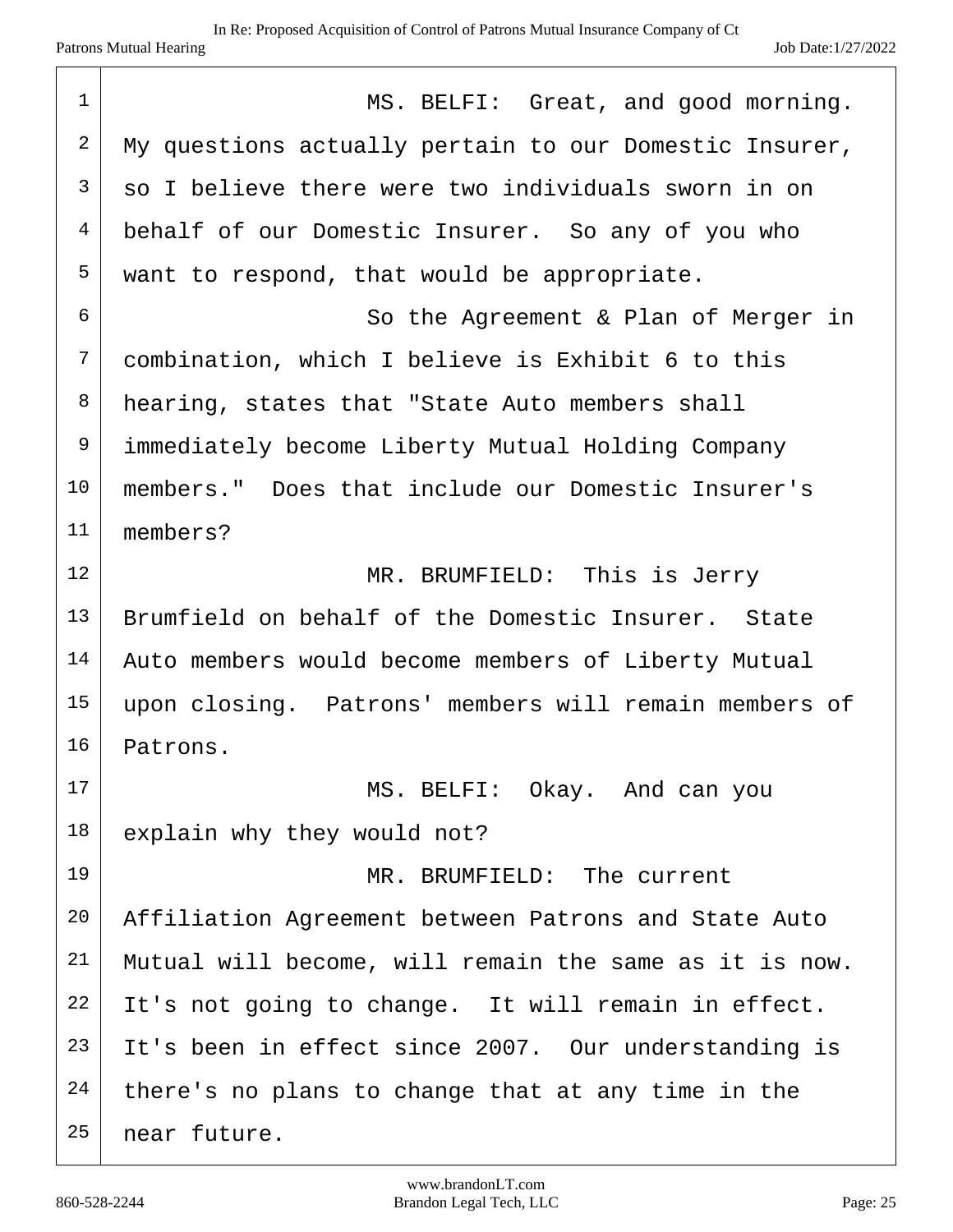| $\mathbf 1$    | MS. BELFI: Thank you. Will the                         |
|----------------|--------------------------------------------------------|
| $\overline{2}$ | Board of the Domestic Insurer change as a result of    |
| $\mathfrak{Z}$ | the transaction closing?                               |
| 4              | MR. BRUMFIELD: This is Jerry                           |
| 5              | Brumfield again from State Auto. Yes, our              |
| 6              | understanding is the Board, not only of State Auto but |
| 7              | all of its downstream companies, affiliates and        |
| 8              | subsidiaries, including Patrons, will be changed at    |
| 9              | closing to reflect the new Liberty slate of directors. |
| 10             | MS. BELFI: Okay. So how would the                      |
| 11             | members of Patrons or of our Domestic Insurer be able  |
| 12             | to assess the new Board makeup?                        |
| 13             | MR. QUINLAN: This is Rich Quinlan                      |
| 14             | from Liberty Mutual. Would it be helpful if I --       |
| 15             | MS. BELFI: That's fine.                                |
| 16             | MR. QUINLAN: With the transaction,                     |
| 17             | and as set forth in our Form A, a new slate of         |
| 18             | directors, experienced individuals from Liberty, will  |
| 19             | be put into the Board of Patrons Mutual by the current |
| 20             | directors and current director of Patrons, and then    |
| 21             | subsequently at the annual meeting, which I believe    |
| 22             | takes place this May, we will then have the -- The     |
| 23             | members then have an opportunity to review that slate  |
| 24             | and then vote it as they deem appropriate.             |
| 25             | MS. BELFI: Thank you for that.                         |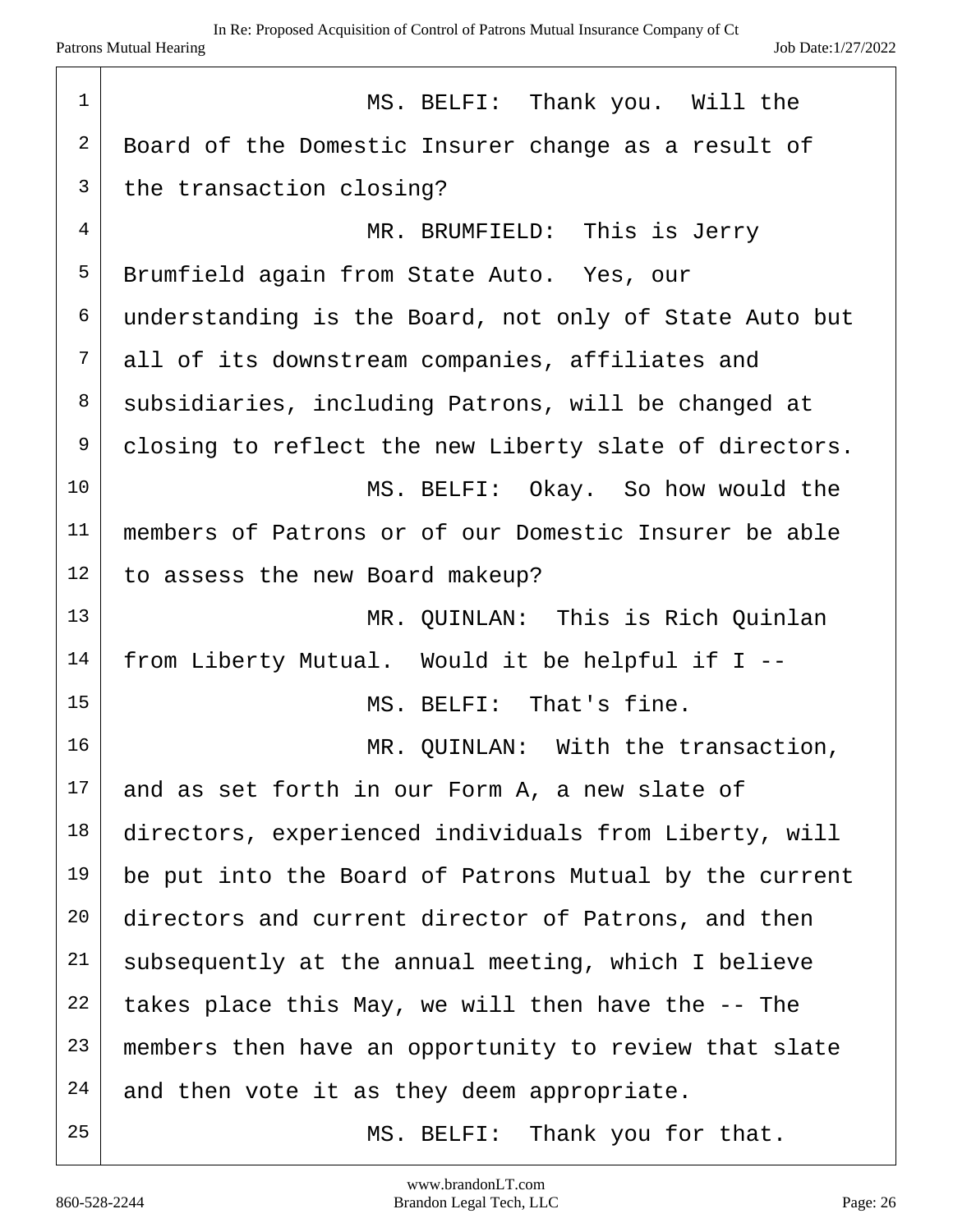| $\mathbf 1$ | MR. BRUMFIELD: This is Jerry                          |
|-------------|-------------------------------------------------------|
| 2           | Brumfield. I apologize. I apparently got kicked out   |
| 3           | for about a minute there, but I'm back in.            |
| 4           | MS. BELFI: Okay, thank you. Your                      |
| 5           | colleague responded very nicely to the question.      |
| 6           | We're good.                                           |
| 7           | MR. BRUMFIELD: Thank you.                             |
| 8           | MS. BELFI: How were our Domestic                      |
| 9           | Insurer members notified of this Form A transaction?  |
| 10          | MR. QUINLAN: Ms. Belfi, if it's not                   |
| 11          | inappropriate, I thought --                           |
| 12          | MS. BELFI: I would like, you know,                    |
| 13          | those sir representing our Domestic Insurers to have  |
| 14          | the opportunity to speak first. Thank you.            |
| 15          | MR. QUINLAN: Okay.                                    |
| 16          | MR. BRUMFIELD: Sure. This is Jerry                    |
| 17          | Brumfield. The members were provided notice via the   |
| 18          | nine newspaper publications that were mentioned       |
| 19          | earlier, and that's consistent with our normal        |
| 20          | practice of advising members of our annual meeting.   |
| 21          | MS. BELFI: Thank you. And do you                      |
| 22          | believe your notifications in those nine newspapers   |
| 23          | went beyond the requirements set forth in the statute |
| 24          | regarding the Form A notification requirements?       |
| 25          | MR. BRUMFIELD: Jerry Brumfield from                   |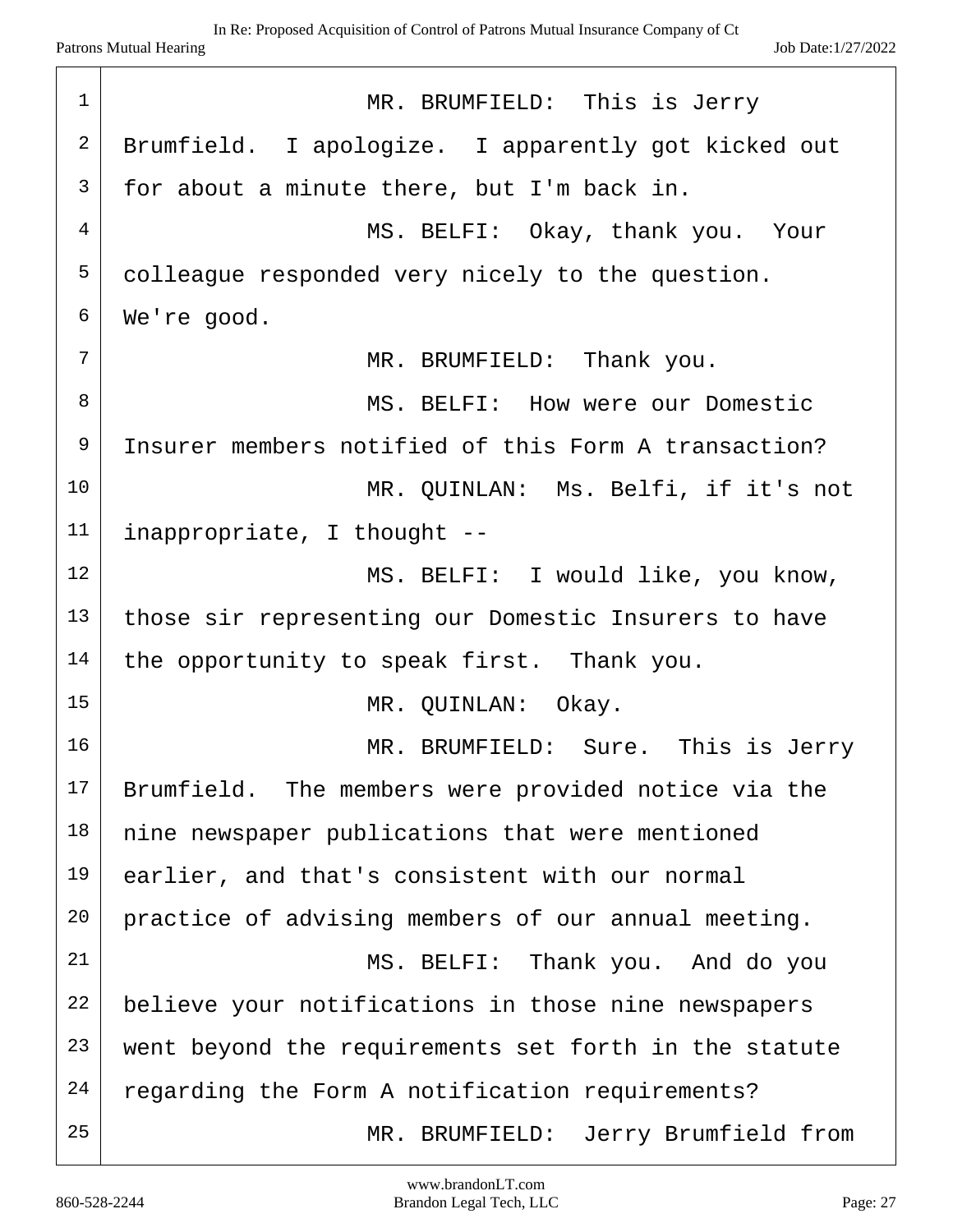| $\mathbf 1$    | State Auto/Patrons. Yes, the number of newspapers in   |
|----------------|--------------------------------------------------------|
| $\overline{c}$ | which the notice was published does exceed the minimum |
| $\mathfrak{Z}$ | requirements.                                          |
| $\overline{4}$ | MS. BELFI: Great. I have no                            |
| 5              | further questions. Thank you.                          |
| 6              | MR. CHIN: Does the Department have                     |
| $\overline{7}$ | anymore questions for the applicant, State Auto or the |
| 8              | Domestic Insurer?                                      |
| 9              | MS. DOWTY: The Department believes                     |
| 10             | it can fully evaluate the application based upon the   |
| 11             | oral and written testimony, facts and evidence that    |
| 12             | have been submitted. We have no additional questions   |
| 13             | of the parties.                                        |
| 14             | However, as the parties are aware,                     |
| 15             | we are still awaiting information regarding the        |
| 16             | third-party verifications concerning the biographical  |
| 17             | affidavits of several individuals. Based on            |
| 18             | conversations I had with the Applicants, we expect to  |
| 19             | receive this information promptly, but request at the  |
| 20             | conclusion of this hearing the Hearing Officer make an |
| 21             | order for the submission of this additional            |
| 22             | information.                                           |
| 23             | MR. CHIN: Thank you. Before we                         |
| 24             | commence with the public comment portion of the        |
| 25             | hearing, would the Applicants, State Auto, a Domestic  |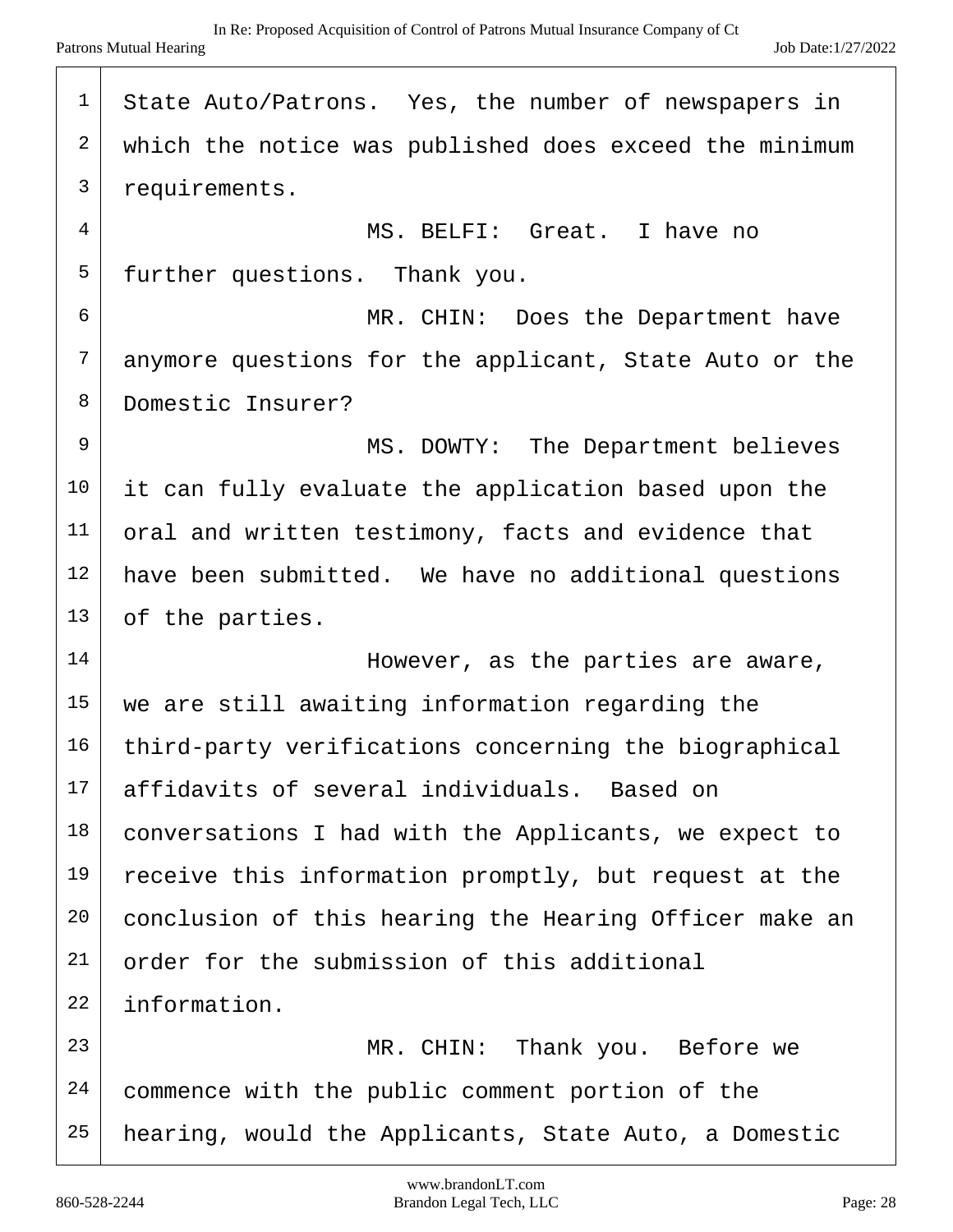| $\mathbf 1$    | Insurer, like at this time to present a closing        |
|----------------|--------------------------------------------------------|
| $\overline{2}$ | statement?                                             |
| $\mathfrak{Z}$ | MS. RETERSDORF: Other than to just,                    |
| 4              | again, thank the Department for their review and       |
| 5              | consideration of this transaction, I don't have any    |
| 6              | other closing statement.                               |
| 7              | MR. MENAPACE: This is Michael                          |
| 8              | Menapace. We, too, thank the Department. We have no    |
| 9              | closing statement.                                     |
| 10             | MR. CHIN: At this time we'll                           |
| 11             | commence the public comment portion of the hearing.    |
| 12             | Is there anyone on the public teleconference line that |
| 13             | would like to make a public comment? If so, please     |
| 14             | state your full name and what, if any, entity you are  |
| 15             | speaking on behalf of. Do we have an indication? Do    |
| 16             | we know?                                               |
| 17             | MS. DOWTY: It would just be verbal.                    |
| 18             | MS. BELFI: Maybe you can ask one                       |
| 19             | more time.                                             |
| 20             | MR. CHIN: Sure, sure. At this time                     |
| 21             | I'm repeating for public comment. At this time we'll   |
| 22             | commence the public comment portion of the hearing.    |
| 23             | Is there anyone on the public teleconference line that |
| 24             | would like to make a public comment? If so, please     |
| 25             | state your full name and what, if any, entity you are  |

 $\sqrt{ }$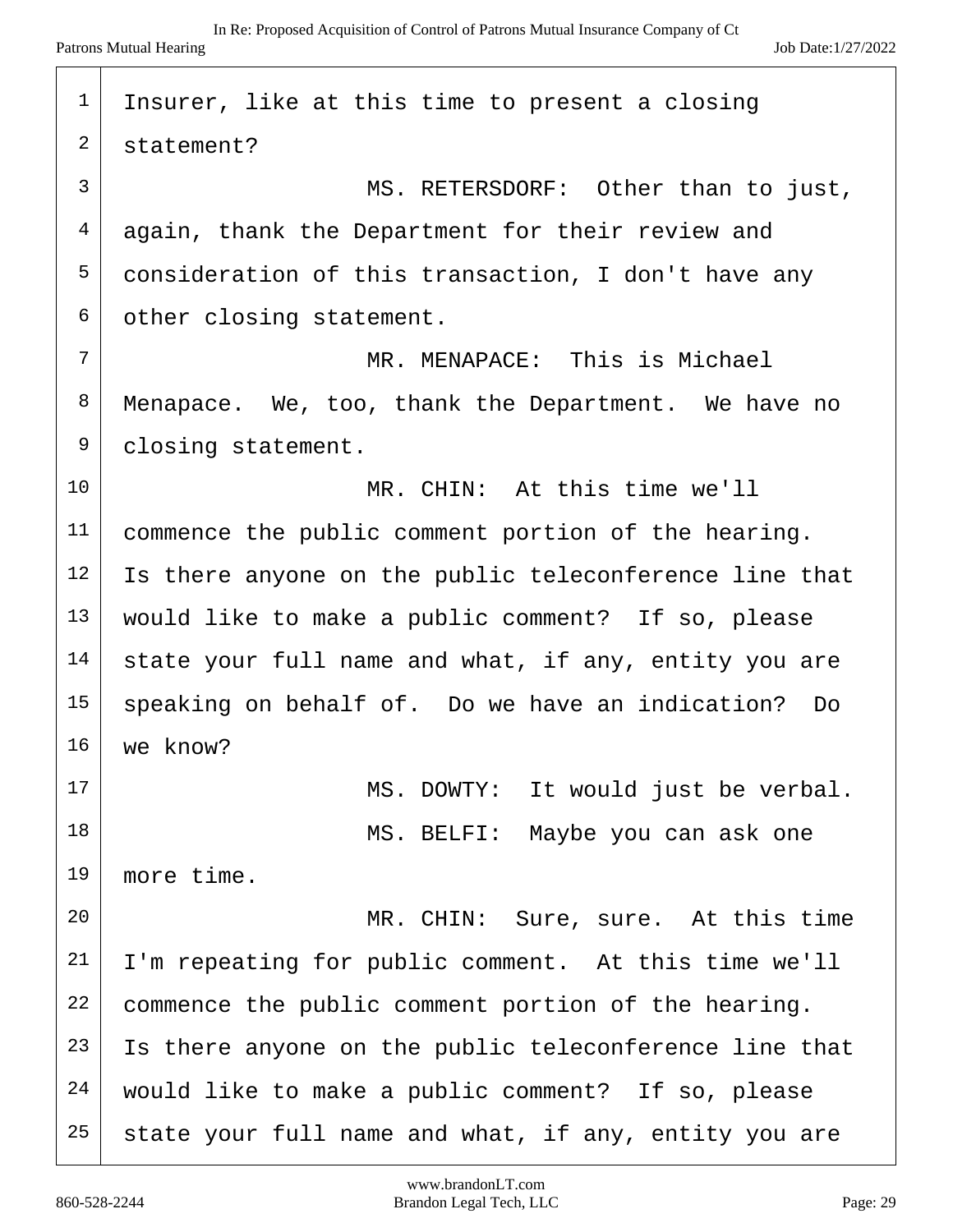| $\mathbf 1$    | speaking on behalf of. It doesn't look like we have    |
|----------------|--------------------------------------------------------|
| $\overline{2}$ | any indication that there's anybody out there.         |
| 3              | MS. BELFI: Right.                                      |
| 4              | MR. CHIN: Okay. I would like the                       |
| 5              | record to reflect that no one on the public            |
| 6              | teleconference line has asked to make a public         |
| 7              | comment. In accordance with section 38a-8-40 of the    |
| 8              | regulations of the Connecticut State Agencies, at this |
| 9              | time I'm ordering the Applicants to submit information |
| 10             | regarding the third-party verifications concerning the |
| 11             | biographical affidavit of several individuals as       |
| 12             | described earlier by Attorney Dowty.                   |
| 13             | With that, today's hearing is hereby                   |
| 14             | adjourned at 9:37, and the record of this hearing is   |
| 15             | closed. Thank you all.                                 |
| 16             | (Whereupon, this hearing was                           |
| 17             | concluded at 9:37 a.m.)                                |
| 18             |                                                        |
| 19             |                                                        |
| 20             |                                                        |
| 21             |                                                        |
| 22             |                                                        |
| 23             |                                                        |
| 24             |                                                        |
| 25             |                                                        |